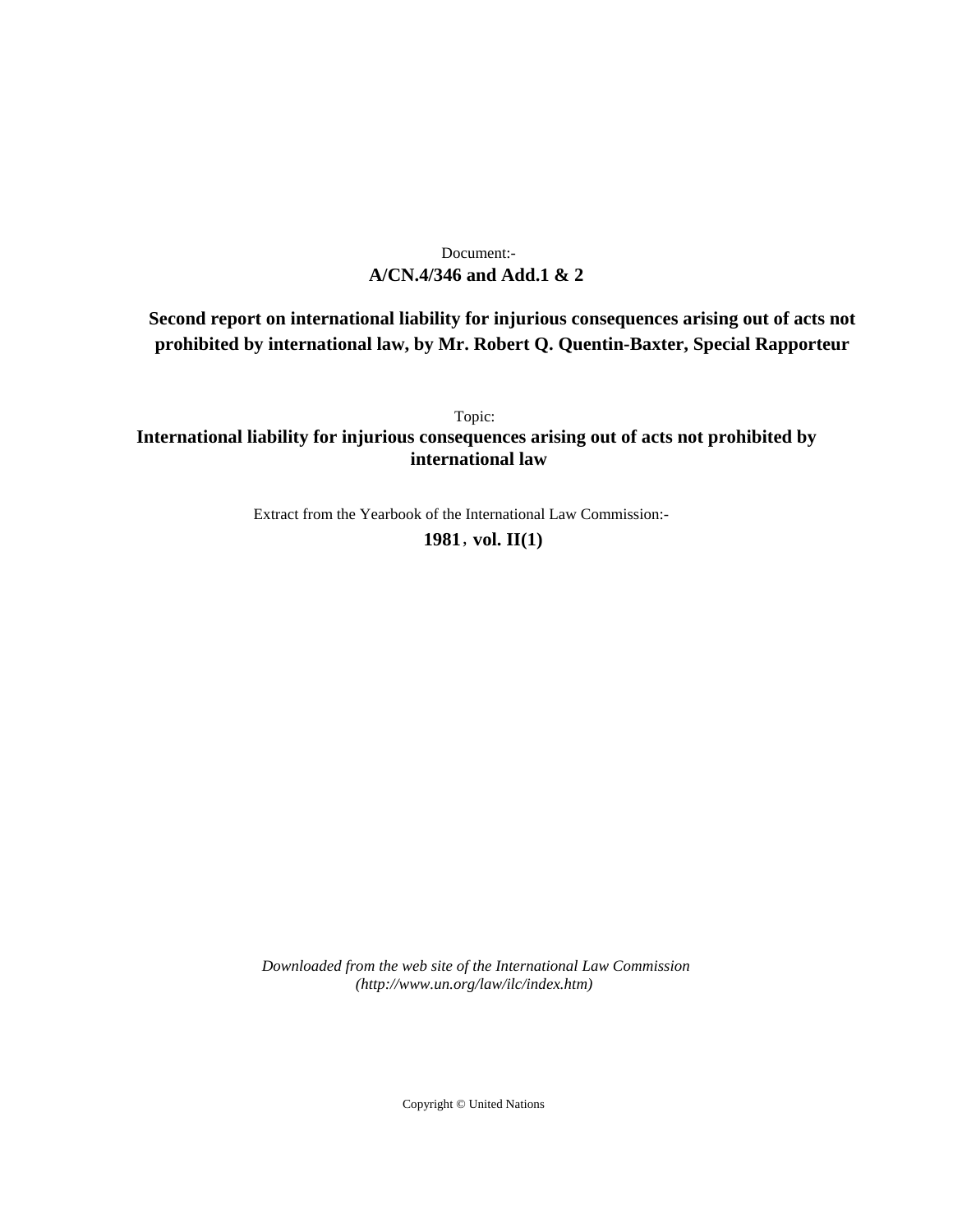# **INTERNATIONAL LIABILITY FOR INJURIOUS CONSEQUENCES ARISING OUT OF ACTS NOT PROHIBITED BY INTERNATIONAL LAW**

**[Agenda item 5]**

## **DOCUMENT A/CN.4/346 and Add.l and 2**

# **Second report on international liability for injurious consequences arising out of acts not prohibited by international law, by Mr. Robert Q. Quentin-Baxter, Special Rapporteur**

*[Original: English] [12 and 30 June and 1 July 1981]*

### **CONTENTS**

| Chapter |                                                      |                                                                                                                                                                                                                                                                       |  |  |  |  |  |  |  |  |  |  |  |  | Paragraphs | Page |
|---------|------------------------------------------------------|-----------------------------------------------------------------------------------------------------------------------------------------------------------------------------------------------------------------------------------------------------------------------|--|--|--|--|--|--|--|--|--|--|--|--|------------|------|
| T.      | RELATIONSHIP WITH THE REGIME OF STATE RESPONSIBILITY |                                                                                                                                                                                                                                                                       |  |  |  |  |  |  |  |  |  |  |  |  | $1 - 21$   | 104  |
|         | А.                                                   | Introduction<br>and a series of the contract of the contract of the contract of the contract of the contract of the contract of                                                                                                                                       |  |  |  |  |  |  |  |  |  |  |  |  | $1-6$      | 104  |
|         | В.                                                   | Connotations of the general approach enterstanding to the connormal state of the general approach of the connormal state of the connormal state of the connormal state of the connormal state of the connormal state of the co                                        |  |  |  |  |  |  |  |  |  |  |  |  | $7 - 10$   | 105  |
|         | C.                                                   |                                                                                                                                                                                                                                                                       |  |  |  |  |  |  |  |  |  |  |  |  | $11 - 14$  | 106  |
|         | D.                                                   |                                                                                                                                                                                                                                                                       |  |  |  |  |  |  |  |  |  |  |  |  | $15 - 21$  | 107  |
| Н.      |                                                      | THE INTERSECTION OF HARM AND WRONG                                                                                                                                                                                                                                    |  |  |  |  |  |  |  |  |  |  |  |  | $22 - 40$  | 108  |
|         |                                                      | A. The Trail Smelter arbitration<br>$\frac{1}{2}$ . The contract of the contract of the contract of the contract of the contract of the contract of the contract of the contract of the contract of the contract of the contract of the contract of the contract of t |  |  |  |  |  |  |  |  |  |  |  |  | $22 - 28$  | 108  |
|         | В.                                                   |                                                                                                                                                                                                                                                                       |  |  |  |  |  |  |  |  |  |  |  |  | $29 - 40$  | 110  |
| Ш.      |                                                      | <b>RIGHTS AND INTERESTS</b><br>and a series of the contract of the contract of the contract of the contract of                                                                                                                                                        |  |  |  |  |  |  |  |  |  |  |  |  | $41 - 67$  | 112  |
|         | А.                                                   | The need to balance interests<br>and the contract of the contract of the contract of the contract of the contract of the contract of the contract of the contract of the contract of the contract of the contract of the contract of the contract of the contra       |  |  |  |  |  |  |  |  |  |  |  |  | $41 - 52$  | 112  |
|         | В.                                                   |                                                                                                                                                                                                                                                                       |  |  |  |  |  |  |  |  |  |  |  |  | $53 - 60$  | 115  |
|         | C.                                                   | Reflections of the double system in State practice response to reflection of the double system in State practice                                                                                                                                                      |  |  |  |  |  |  |  |  |  |  |  |  | $61 - 67$  | 117  |
| IV.     |                                                      |                                                                                                                                                                                                                                                                       |  |  |  |  |  |  |  |  |  |  |  |  | 68-93      | 119  |
|         | А.                                                   | The duty of care<br>and the company of the company of the company of the company of the company of the company of the company of the company of the company of the company of the company of the company of the company of the company of the comp                    |  |  |  |  |  |  |  |  |  |  |  |  | 68-72      | 119  |
|         | B.                                                   |                                                                                                                                                                                                                                                                       |  |  |  |  |  |  |  |  |  |  |  |  | $73 - 77$  | 121  |
|         | C.                                                   | Nature of the topic<br>and the company of the company of the company of the company of the company of the company of the company of the company of the company of the company of the company of the company of the company of the company of the comp                 |  |  |  |  |  |  |  |  |  |  |  |  | 78–92      | 122  |
|         | D.                                                   |                                                                                                                                                                                                                                                                       |  |  |  |  |  |  |  |  |  |  |  |  | 93         | 123  |
|         |                                                      | <i>Article 1.</i> Scope of these articles<br>and a series of the contract and a series of the contract of                                                                                                                                                             |  |  |  |  |  |  |  |  |  |  |  |  | 93         | 123  |

 $\ddot{\phantom{0}}$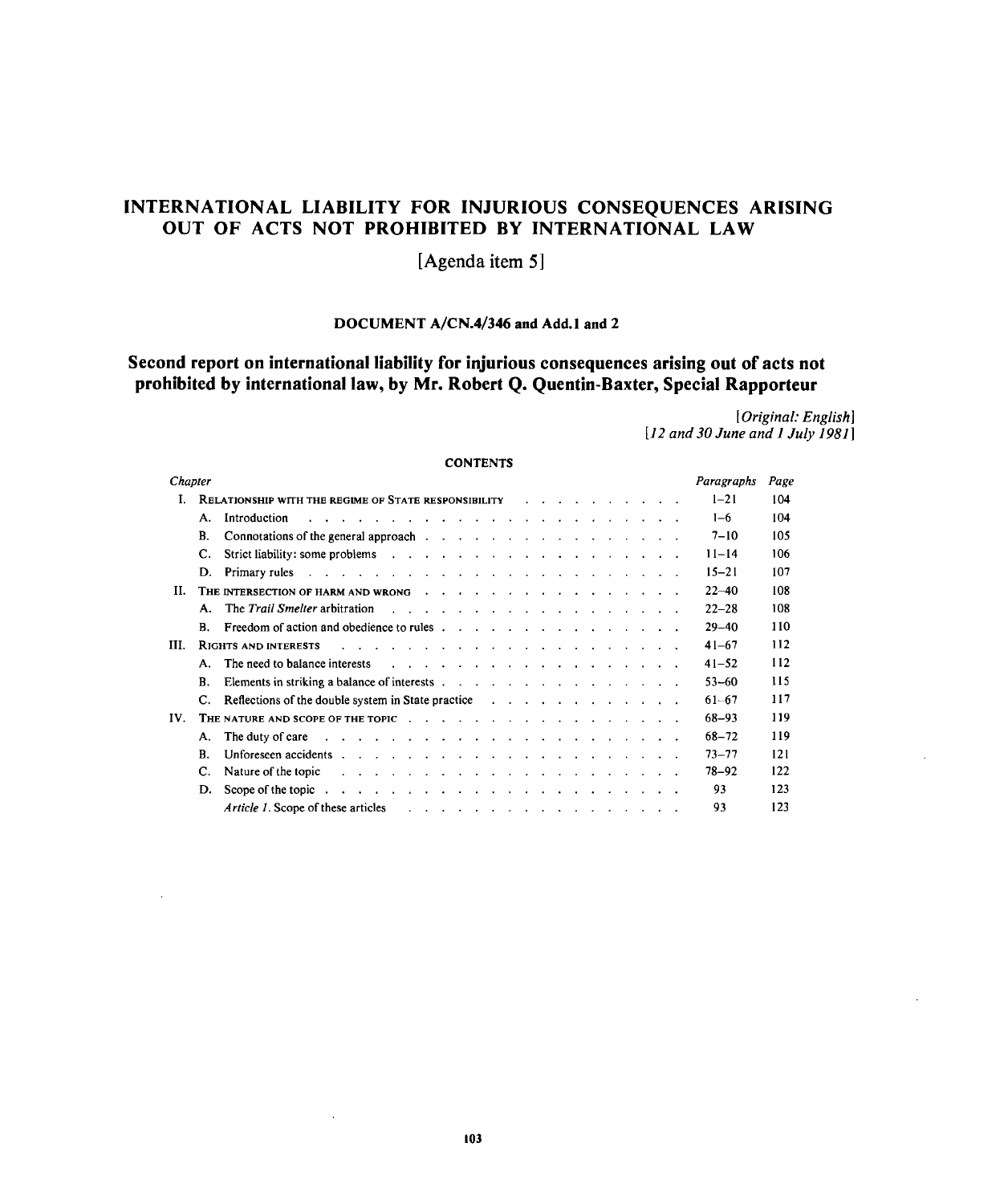## **CHAPTER I**

## **Relationship with the regime of State responsibility**

### **A. Introduction**

1. Most topics on the agenda of the International Law Commission have a title that clearly establishes their outermost boundaries and essential content, so that an examination of State practice and doctrine may be conducted within predetermined limits. It has, however, been generally recognized that the treatment of the present topic—like that of State responsibility more than a decade earlier—should begin with an unusually careful and deliberate provisional estimate of scope and content. In the Sixth Committee of the General Assembly, as in the Commission itself, the Special Rapporteur has been encouraged to take time for a patient exploration of basic principle—though without losing sight of the priority which the topic has been assigned.

2. These instructions accord well with the actual circumstances of the Commission's work programme in this, the last year of the quinquennial term. At the present juncture, the Commission can spare only a few meetings for consideration of a topic so far from completion; but in those few meetings it must aim to round out the preliminary phase of enquiry, so that, with the General Assembly's agreement, the new Commission may inherit a coherent, though tentative, approach to the topic. Accordingly, this second report is an extension of the preliminary report submitted in 1980<sup>1</sup> and the caveats entered in paragraph 1 of that report are renewed. It is intended, as was foreshadowed in paragraph 62 of the preliminary report, that the whole of the present report should lead towards an initial assessment of the scope and content of the topic.

3. The elements displayed in the preliminary report have first to be reviewed and reassembled, taking account of the observations made in the Commission and in the Sixth Committee of the General Assembly. In neither body was there much support for an option canvassed by the Special Rapporteur in the last paragraphs of the preliminary report<sup>2</sup>—that is, a drastic reduction in the breadth and abstractness of the topic, so that it might be centred concretely in the area of the use and management of the physical environment. It was, indeed, acknowledged that the latter area was already very large, embracing the field of industrial and technological hazard, as well as other ecological or environmental issues. It was, moreover, recognized that the topic had attracted wide interest because of developments in the management and use of the physical environment, and that State practice in that area provided the staple materials upon which the Special Rapporteur should mainly rely.

4. Even so, it was thought by nearly all that the topic was aptly named,<sup>3</sup> asserting a principle which should not be restricted, on any *a priori* ground, to a particular subject area.<sup>4</sup> Some who took this view nevertheless doubted that the principle could at the present time be elaborated in a manner acceptable to States.<sup>5</sup> Some considered, on the other hand, that the principle was self-limiting, being perpetually overtaken by the formation of rules of wrongfulness,<sup>6</sup> or being squeezed into small, anomalous areas upon the fringes of wrongfulness.<sup>7</sup> Whatever the view taken, it was common ground that there was much work yet to be done to establish the line of distinction between the present topic and obligations arising from wrongfulness.

5. Without underestimating the doctrinal difficulties, the majority of those who expressed an opinion believed that the topic was adequately founded in a fast-developing State practice.<sup>8</sup> There was also wide agreement about the policy aims which the law should reflect; as one

6 See *Yearbook ... 1980,* vol. II (Part Two), p. 161, para. 143; see also, for example, the comments of Mr. Diaz Gonzalez *(Yearbook . . . 1980,* vol. I, p. 255, 1632nd meeting, paras. 37 *et seq.).*

<sup>&#</sup>x27;See *Yearbook* .. . *1980,* vol. II (Part One), pp. 247 *et seq.,* document A/CN.4/334 and Add.l and 2.

*<sup>2</sup> Ibid.,* p. 265, paras. 62-65.

<sup>3</sup> See, however, comments as to "liability" *(ibid.,* p. 250, paras 10- 12) and as to "acts not prohibited" *(ibid.,* p. 251, para. 14), and the comments of the representative of Israel in the Sixth Committee of the General Assembly during its thirty-fifth session *(Official Records of the General Assembly, Thirty-fifth Session, Sixth Committee,* 50th meeting, para. 18).

<sup>4</sup> See para. 139 of the Commission's report on its thirty-second session *(Yearbook ... 1980,* vol. II (Part Two), p. 160), and the comments made in relation to that paragraph at the time of its adoption by the Commission *(Yearbook ... 1980,* vol. I, p. 302, 1601st meeting, paras. 44-46).

<sup>5</sup> See *Yearbook ... 1980,* vol. II (Part Two), p. 160, para. 140; see also, for example, the comments of Mr. Reuter *(Yearbook* .. . *1980,* vol. I, p. 254, 1632nd meeting, para. 30), as well as comments in the Sixth Committee of the General Assembly at its thirty-fifth session of the representatives of Italy *(Official Records of the General Assembly, Thirty-fifth Session, Sixth Committee,* 49th meeting, para. 39) and of the United Kingdom *(ibid.,* 5 1st meeting, para. 14).

*<sup>1</sup>* For indications of particular areas that may be thought to have special relevance, see the preliminary report, especially paras. 4-7 and para. 30 *(Yearbook ... 1980,* vol. II (Part One), document A/ CN.4/334 and Add.l and 2, pp. 248-249 and 256); and. for comment on the relevance of the topic in specific areas, see. for example, the observations in the Sixth Committee of the General Assembly during its thirty-fifth session of the representatives of the Netherlands *(Official Records of the General Assembly, Thirty-fifth Session, Sixth Committee,* 44th meeting, paras. 35-38), of Brazil *(ibid..* 47th meeting, paras. 32-34), of Sweden *(ibid.,* 49th meeting, paras. 4-7), of Argentina *(ibid.,* 50th meeting, paras. 30-34), and of India *(ibid.,* paras. 50-52).

<sup>&</sup>lt;sup>8</sup> See, for example, the observations, in the Sixth Committee of the General Assembly during its thirty-fifth session, of the representatives of Canada *(ibid.,* 48th meeting, paras. 9-11), of Sri Lanka *(ibid.,* 49th meeting, para. 11), of Czechoslovakia *(ibid..* 54th meeting, para. 23) of Zaire *(ibid.,* paras. 68-71); of Spain *(ibid.,* 55th meeting, para. 22), of Algeria *(ibid.,* paras. 32-33), of Trinidad and Tobago *(ibid.,* 56th meeting, para. 29) and of Tunisia *(ibid.,* 58th meeting, para. 32).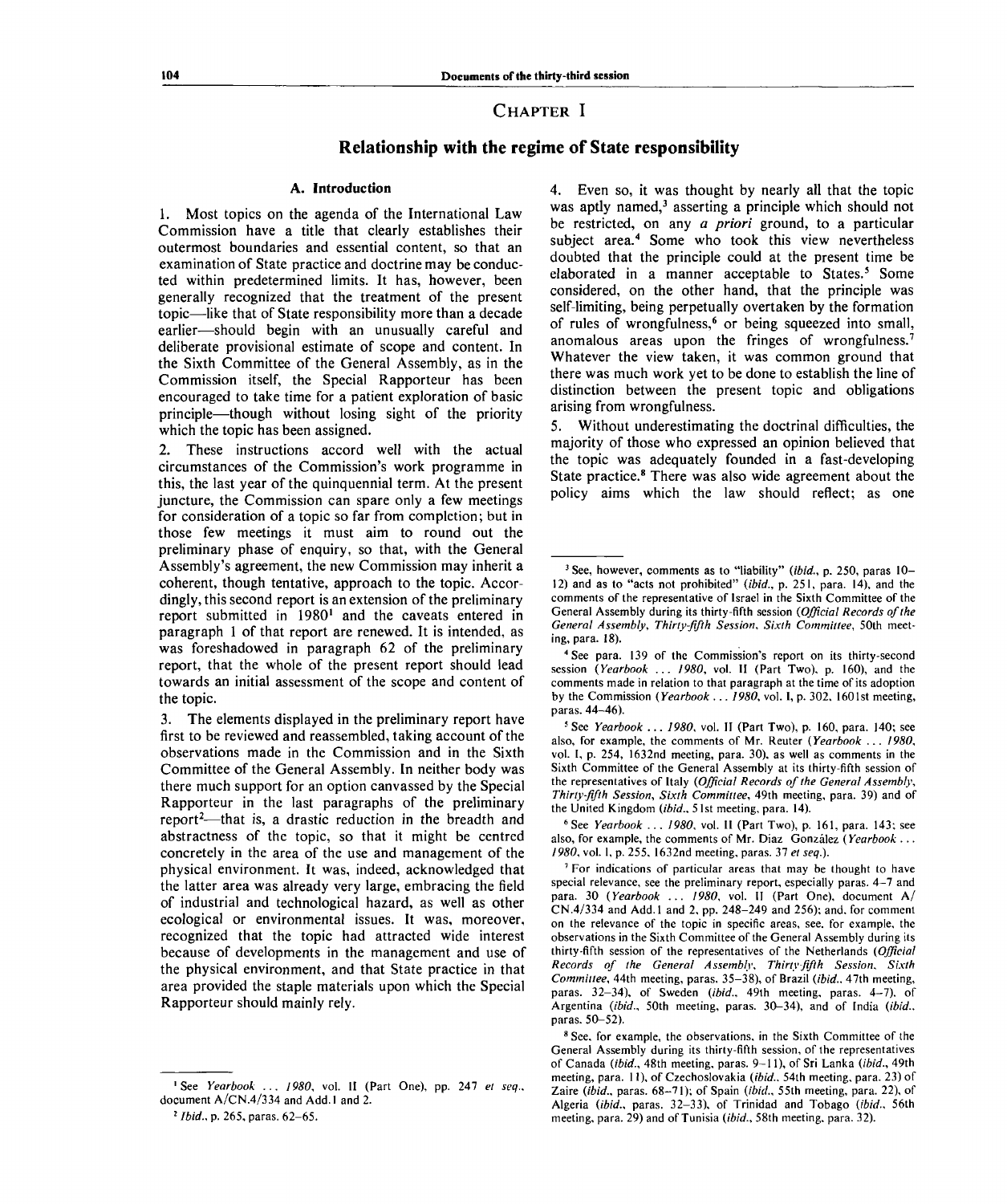Commission member put it, when speaking as his country's representative in the Sixth Committee:

The Commission should attempt to minimize the possibility of injurious consequences and, in providing adequate redress for such consequences, should avoid as much as possible those measures which would prohibit or hamper the creative activities, including economic activities, of each State.<sup>9</sup>

6. The flexibility and breadth of these policy aims, which seek an optimal balance between competing rights or interests, and which range from the prime duty of preventing harm to the substituted duty of repairing harm when it occurs, are in bold contrast with the rigidity, and the exclusive focus upon compensation, which tend to be regarded as the hallmarks of a regime of strict liability. In the remainder of the present chapter, it is proposed to consider the part played by the seminal topic of State responsibility in providing a profile for the present topic. It will then be possible, in subsequent chapters, to see how well this profile matches the salient features of State practice and of doctrine.

#### **B. Connotations of the general approach**

7. It is necessary, in the first place, to draw out the significance of the decision, taken deliberately and without notable dissent, to approach the present topic at a high level of generality. This decision brings to mind factors which prompted the Commission, more than ten years ago, to turn from the subject of State responsibility for the treatment of aliens to the universal aspects of State responsibility.<sup>10</sup> The latter approach cannot lead to any quick production of rules to cover all practical situations, and the usefulness of the approach is therefore sometimes doubted;<sup>11</sup> but, in the world at large, the demand for compendious rule-books is less pressing than the need to vindicate the integrity and even-handedness of legal policy and principle. The Commission's work in the field of State responsibility is, apart from all other uses, an invitation to a renewal and extension of international confidence in law as a common possession. The treatment of the present topic cannot succeed unless it performs, in a small way, a similar service for a new, but growing, area of law.

8. Moreover, in the quest for fairness, the imperfect analogy between the case of aliens who suffer harm within the jurisdiction of a foreign State and the case of the victims of transnational harm compels attention. Victims of the latter class have an even stronger claim to international legal protection, because they have not chosen to expose themselves to whatever dangers may be generated within the jurisdiction of another State. If their cases have been less noticed in the past, that is because the perils that beset them are, for the most part, new. In respect of the treatment of aliens, the obligation to exhaust local remedies allows the receiving State repeated opportunities to avoid wrongfulness.<sup>12</sup> There can, in general, be no corresponding dispensation for the State in which transnational harm is generated; yet, whether or not this harm entails wrongfulness, there may be great advantage in giving the State concerned an inducement to make amends without a prior determination or acknowledgement of wrongdoing.

9. It is important to recognize—and it has often not been recognized—that the regime of responsibility for wrongful acts and the regime with which the present topic deals are not mutually exclusive. As the Commission last year observed at its thirty-second session, when adopting on first reading the final draft article in part 1 of the articles dealing with State responsibility (art. 35):

preclusion of the wrongfulness of the act of a State .. . should be understood as not affecting the possibility that the State committing the act may, on grounds other than that of responsibility for a wrongful act, incur certain obligations, such as an obligation to make reparation for damage caused by the act in question.<sup>13</sup>

Equally, obligations arising independently of wrongfulness will not be obliterated by the occurrence of wrongfulness.<sup>14</sup> Agreement upon the existence and content of such obligations may sometimes afford complete satisfaction to States which would not so readily have agreed that a loss or injury in question had arisen from a wrongful act.

10. It must follow that the regime described in the title of the present topic is not, as has often been thought, an anomalous collection of limiting cases for which the regime of State responsibility for wrongfulness fails to provide. It is, of course, true that the latter regime does provide, at least in principle, for all except an assortment of fringe areas; and it is mainly in those fringe areas that obligations arising out of acts not prohibited obtrude themselves upon our notice. It is also true that the regime with which we are now dealing cannot and should not be in any sense a competitor with the regime of State responsibility for wrongful acts; for that regime is the very centre of the system of international law. On the contrary, it seems possible that the regime now under consideration

<sup>&</sup>lt;sup>9</sup> Statement by Mr. Tsuruoka, representative of Japan at the Sixth Committee of the General Assembly during its thirty-fifth session *(ibid.,* 48th meeting, para. 45). For a similar emphasis on prevention, see, for example, the observations of the representatives of the Federal Republic of Germany *(ibid..* 45th meeting, para. 18), of Ethiopia *(ibid.,* 51st meeting, para. 53), of Jamaica *(ibid.,* 54th meeting, para. 3), of Austria *(ibid.,* 57th meeting, para. 55) and of Indonesia *(ibid.,* 58th meeting, para. 27). The representative of Brazil, while agreeing that questions of prevention were of prime importance, doubted that they could be encompassed within this topic *(ibid.,* 47th meeting, para. 36).

See also the preliminary report, especially paras. 26-31 *(Yearbook . 1980*, vol. II (Part One), pp. 254-256, document A/CN.4/334 and Add.l and 2).

<sup>10</sup> For the history of this matter, see, in particular. *Yearbook . . .* 1969, vol. II, pp. 229 et seq., document A/7610/Rev.1, chap. IV.

<sup>&</sup>lt;sup>11</sup> See, for example, the summarized remarks of R.B. Lillich, "The current status of the law of State responsibility for injuries to aliens", in American Society of International Law, *Proceedings of the 73rd Animal Meeting, Washington, D.C. April 26-28, 1979,* pp. 246-247.

<sup>12</sup> See the preliminary report, and especially para. 29 *(Yearbook .. . 1980,* vol. II (Part One), pp. 255-256, document A/CN.4/334 and Add.l and 2), and the observations of Mr. Verosta in relation to that paragraph *(Yearbook ... 1980,* vol. I, p. 251, 1632nd meeting, para. 7). Cf. also article 22 of the draft articles on State responsibility, part 1, and the Commission's commentary thereto *(Yearbook ... 1977,* vol. II (Part Two), pp. 30 *et seq.).*

<sup>11</sup>  *Yearbook* .. . *1980,* vol. II (Part Two), p. 61, para. (I) of the commentary to article 35.

<sup>14</sup> See the preliminary report, para. 14 *(Yearbook ... 1980,* vol. II (Part One), p. 251, document A/CN.4/334 and Add. 1 and 2).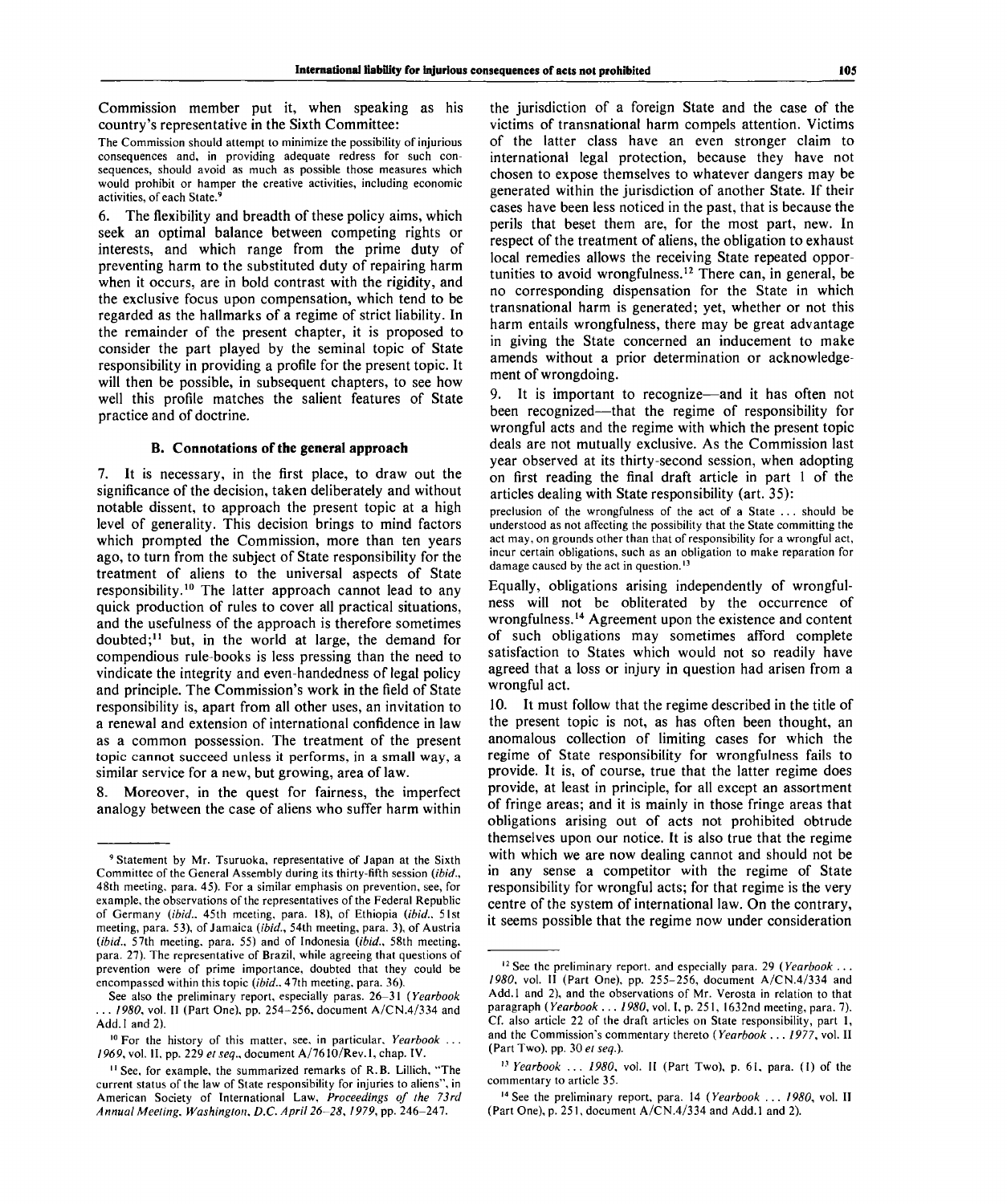may have an auxiliary and supportive role in those situations in which rules as to wrongfulness are either in course of formation, or embody such complex tests that their application in disputed cases is not easily determined.

### **C. Strict liability: some problems**

11. If a sweeping metaphor may be permitted in regard to matters which must later be examined more closely, doctrine is a wave that breaks and scatters around the rocky outcrop of "strict" or "absolute" or "no-fault liability" or "liability for risk".<sup>15</sup> For some it represents a new and autonomous principle, more or less unrelated to the received rules of State responsibility, and more or less

G. Handl, "Territorial sovereignty and the problem of transnational pollution", *American Journal of International Law* (Washington, D.C.), vol. 69, No. 1 (January 1975), p. 50;

"Balancing of interests and international liability for the pollution of international watercourses: Customary principles of law revisited", *The Canadian Yearbook of International Law, 1976* (Vancouver), p. 156;

-, "An international legal perspective on the conduct of abnormally dangerous activities in frontier areas: The case of nuclear power plant siting", *Ecology Law Quarterly* (Berkeley, Calif.), vol. 7, No. 1 (1978), p. 1;

"State liability for accidental transnational environmental damage by private persons", *American Journal of International Law* (Washington, D.C.), vol. 74, No. 3 (July 1980), p. 525;

M.J. L. Hardy, "Nuclear liability: The general principles of law and further proposals", *The British Year Book of International Law, 1960* (London), vol. 36, p. 223;

"International protection against nuclear risks", *International and Comparative Law Quarterly* (London), vol. 10 (October 1961), p. 739;

- C.W. Jenks, "Liability for ultra-hazardous activities in international law", Recueil des cours ..., 1966-*I* (Leyden, Sijthoff, 1967), vol. 117, p. 105;
- J.M. Kelson, "State responsibility and the abnormally dangerous activity", *Harvard International Law Journal* (Cambridge, Mass.), vol. 13, No. 2 (Spring 1972), p. 197;
- D. Lévy, "La responsabilité pour omission et la responsabilité pour risque en droit international public", *Revue generate de droit international public* (Paris), 65th year, vol. XXXII (October-December 1961), p. 744;
- P. Reuter, "Principes de droit international public", *Recueil des cours ..*., *1961—11* (Leyden, Sijthoff, 1962), vol. 103, pp. 590-595;
- J. Schneider, *World Public Order of the Environment: Towards an International Ecological Law and Organization* (Toronto, University of Toronto Press, 1969), pp. 163-167.

in competition with those rules. Notwithstanding efforts to derive the principle from customary law, it tends to be justified by reference to the exceptional factual situations which have called it into being and to the developments in municipal law by which it has been inspired. Despite emphasis upon such open-ended concepts as "ultrahazard" and "non-natural user", no very satisfactory way has been found to demonstrate that this onerous principle is self-limiting.

12. The cause of strict liability, therefore, generates and fuels its own opposition, which characteristically insists that strict liability regimes are always the product of convention, and that customary law obligations relevant to the avoidance and prevention of harm are always founded in responsibility for wrongfulness. There are two major consequential difficulties, which can be briefly stated, but must later be more thoroughly considered. First, the relationship between wrongfulness and the occurrence of harm is subtle, and does not lend itself to a universal formulation. Second, where there is wrongfulness, the precipitating factor is the occurrence of harm; and therefore the principle does not readily explain an obligation of prevention.

13. Apart altogether from their intrinsic difficulties, neither of the opposing positions outlined in the two preceding paragraphs is open to the Special Rapporteur. There has been general agreement within the Commission—and this view has been widely supported in the Sixth Committee of the General Assembly<sup>16</sup>—that the present topic is concerned with the elaboration of primary rules of obligation. These rules, therefore, cannot be in derogation of the universal system of secondary rules which comprise the subject-matter of the topic of State responsibility. Similarly, obligations arising from responsibility for wrongful acts cannot be allowed to become the focus of our attention, except in so far as this can help to fix the content and boundaries of the present topic, which is by definition concerned with obligations arising from acts not prohibited by international law.

14. On the other hand, by maintaining the objectives of the present topic, it should be possible to relieve the extreme discomfort associated with each of the opposing doctrinal positions already noted. If strict liability ceases to have the apparent character of an ungovernable encroachment upon the orthodox doctrine of State responsibility, it will be freed to take an appropriate place among measures that may be required when a beneficial activity entails substantial transnational dangers which are not entirely preventable. Again, there may be less artificiality in recognizing primary obligations of prevention, when substantial harm is in prospect, than in postulating that the shadow of wrongfulness reaches back to condemn a lack of prevention even before harm ensues.

<sup>&</sup>lt;sup>15</sup> Although the following references are by no means complete, they offer a range of viewpoints bearing on the doctrinal issue described in paras. 11 and 12:

E. Jimenez de Arechaga, "International law in the past third of a century", *Recueil des cours de I'Academie de droit international de La Haye, 1978-1* (Alphen aan den Rijn, Sijthoff, 1979), vol. 159, pp.267-273;

P.M. Dupuy, La responsabilité internationale des Etats pour les *dommages d'origine technologique et nucleaire* (Paris, Pedone, 1976);

L.F. E. Goldie, "Liability for damage and the progressive development of international law", *International and Comparative Law Quarterly* (London), vol. 14 (October 1965), p. 1189;

<sup>, &</sup>quot;International principles of responsibility for pollution", *Columbia Journal of Transnational Law* (New York), vol. 9, No. 2 (Autumn 1970), p. 283;

<sup>-, &</sup>quot;A general view of international environmental law: A survey of capabilities, trends and limits", Academie de droit international de La Haye, *1973 Colloquium: The Protection of the Environment and International Law* (Leyden, Sijthoff, 1975), p. 26;

<sup>&</sup>lt;sup>16</sup> See, however, *contra*, the observations of the representative of Israel *{Official Records of the General Assembly, Thirty-fifth Session, Sixth Committee,* 50th meeting, para. 19) and of Zaire *(ibid.,* 54th meeting, para. 69).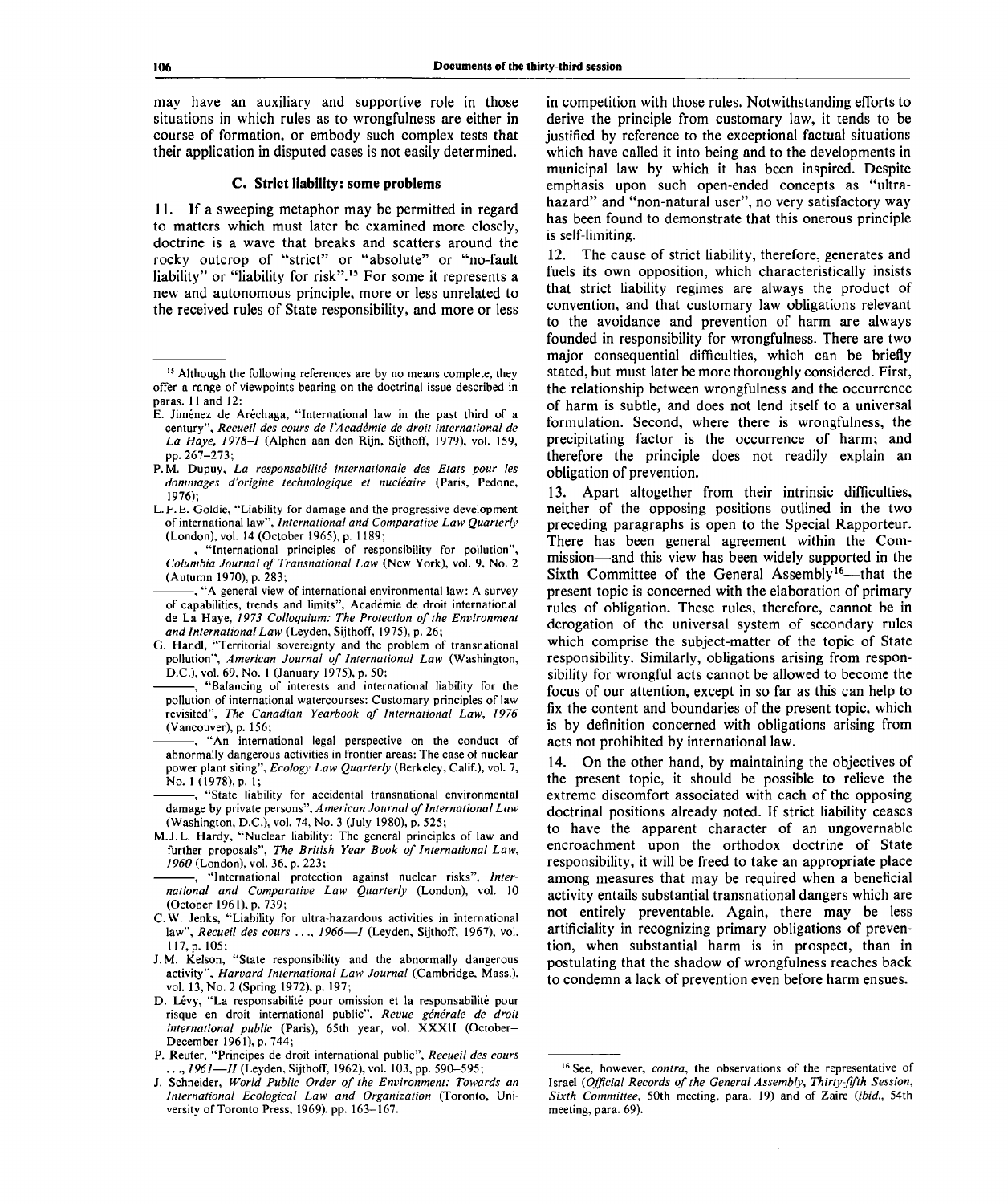### **D. Primary rules**

15. Before considering further the dynamic principle that underlies the present topic, it seems necessary to review briefly the structural consequences of locating the topic in the field of primary rules, and the analytic advantages of doing so. The first advantage is to obtain a release from the nagging apprehension that the thrust of the topic is heterodox—that it challenges the integrity of international law by postulating a system of obligation which disobeys the universal rules of State responsibility. It is those rules which have been called "secondary", in the sense that they become operative only when the breach of a "primary" rule of obligation occurs.<sup>17</sup> Therefore to place the new topic in the field of primary rules is to offer an iron-clad guarantee that the ordinary and orthodox application of the principlies and rules of State responsibility is not imperilled.

16. There is a corresponding reduction in doctrinal involvements. For example, there is no longer a need or a temptation to invade the inner sanctum of the law of State responsibility by considering upon the same plane theories of "fault" and of "risk", or by attaching pivotal importance to one or another reading of the nuanced term "objective responsibility".<sup>18</sup> Equally, there are no longer

In general, "responsibility for fault" (or "subjective responsibility") is contrasted with "objective responsibility" and both are aspects of responsibility for the breach of an international obligation (see Part 1 of the draft articles on State responsibility adopted by the Commission on first reading *(Yearbook ... 1980,* vol. II (Part Two), pp. 30 *et seq.).*

Alternatively, the term "fault" is used co-extensively with "responsibility for the breach of an international obligation", and in that sense is contrasted with "no-fault" or "strict" or "absolute responsibility (or liability)" or "responsibility (or liability) for risk".

It is essential to distinguish clearly the two quite different senses in which the term "objective responsibility (or liability)" is used:

doctrinal compulsions to make sharp distinctions between obligations of prevention and reparation, presuming that the former are usually well-founded in existing law, and that the latter must fight for their right of existence, unless they can be derived from breaches of obligations of prevention. States may, indeed, have strong policy preferences for dissociating these two kinds of obligation;<sup>19</sup> but those preferences are more clearly seen and evaluated when freed from doctrinal overlay.

17. More generally, it is no longer necessary to map an intricate frontier between the domains of this topic and that of State responsibility. They are not competing sovereignties, and the aggrandisement of one is not at the expense of the other. Just as the Commission was careful to insist that its findings in the field of State responsibility have no direct bearing on the substance of the present topic,<sup>20</sup> so also the content of this topic will permit no inferences about the situation in the domain of responsibility for wrongful acts. Sometimes, but not always, conduct which gives rise to a duty of reparation under rules developed pursuant to this topic may also be characterized as a wrongful act.<sup>21</sup> Sometimes, but not always, the measure of reparation for material loss or injury will be the same under either rubric.<sup>22</sup> Sometimes. but by no means always, States will be more concerned to

There is, however, no doubt at all that the principle of strict liability, well established in major systems of municipal law, is so much a part of the shared experience of States that it plays an indispensable role in the construction of a number of conventional regimes. In some cases, as Jenks foresaw in his 1965 lectures at the Hague Academy of International Law (see footnote 15 above), it provides the most appropriate—or even the only appropriate—means of discharging the obligations of States, in relation to activities occurring within their territories or jurisdictions, to afford protection to the legitimate rights and interests of other States. That general obligation of protection is explored in the present report.

<sup>19</sup> See, for example, the cases referred to in the preliminary report, para. 5, and in the footnotes to that paragraph *(Yearbook ..*. *1980,* vol. II (Part Two), pp. 248-249, document A/CN.4/334 and Add.l and 2.)

20  *Yearbook ... 1973,* vol. II, p. 169, document A/9010/Rev.l, chap. II, paras. 37-39.

<sup>21</sup> For example, the Vienna Convention on Civil Liability for Nuclear Damage of 21 May 1963 provides, in art. XVIII, that:

"This Convention shall not be construed as affecting the rights, if any, of a Contracting Party under the general rules of public international law in respect of nuclear damage." (United Nations, *Juridical Yearbook 1963* (Sales No. 65.V.3), p. 155.)

<sup>22</sup> The range of factors which may affect the existence and extent of a duty of reparation under rules developed pursuant to this topic—for example, a general limitation of liability which takes into account the beneficial nature of the activity and its capacity to absorb increased

<sup>17</sup> See the preliminary report, paras. 19-25 *(Yearbook* .. . *1980,* vol. II (Part One), pp. 253–254, document  $A/CN.4/334$  and Add.1 and 2).

<sup>&</sup>lt;sup>18</sup> For initial guidance as to the usages of, and perceived comparisons or contrasts between, such concepts as "responsibility (or liability) for fault", "objective responsibility (or liability)", and "responsibility (or liability) for risk"—and, in so far as they directly concern international law, the concept of "abuse of rights" and "nuisance"—it is still helpful to consult E. Jimenez de Arechaga, "International responsibility", *Manual of Public International Law* (ed. M. Sorensen (London, Macmillan, repr. 1978), pp. 534-540); and Goldie, "Liability for damage and the progressive development of international law", 14 *(loc. cit.*), p. 1189.

In the latter context, the term "liability" is used in contrast with "responsibility", to indicate that an obligation of the former kind arises without wrongfulness. Unfortunately, however, there is also an implication that the distinction is between different systems of secondary rules; and the initial preference of the Commission is to conclude that obligations which arise without wrongfulness are, by definition, a function of primary rules.

Finally, there is also a tendency in the literature (perhaps deriving from D. Levy's influential article, "La responsabilité pour omission et la responsabilite pour risque en droit international public" *(loc. cit.)* but more common in recent years) to minimize the distinction between obligations which arise out of wrongfulness and those which arise without wrongful conduct, by identifying "objective liability" with "no-fault liability".

*<sup>(</sup>a)* In the first sense, it corresponds with the structure of the draft articles on State responsibility, part 1. There is an act or omission attributable to a State, and the consequence of that act or omission is not in conformity with an obligation of that State. By the conjunction of

these two circumstances, the "fault" of the State is considered to have been established.

*<sup>(</sup>b)* In the second sense, the element of attribution is absent, or is supplied in a manner not contemplated by the draft articles on State responsibility, part 1—for example, the mere fact that the act or omission took place within the territory or jurisdiction of a State is held to import the responsibility (or liability) of that State. In other words, the responsibility (or liability) of that State arises without "fault"—that is without the breach of an obligation of that State.

The Special Rapporteur did not in his preliminary report, and does not now, invoke a principle corresponding to paragraph *(b)* above; and it has not been suggested, either in the Commission or in the Sixth Committee of the General Assembly that such a principle should be invoked.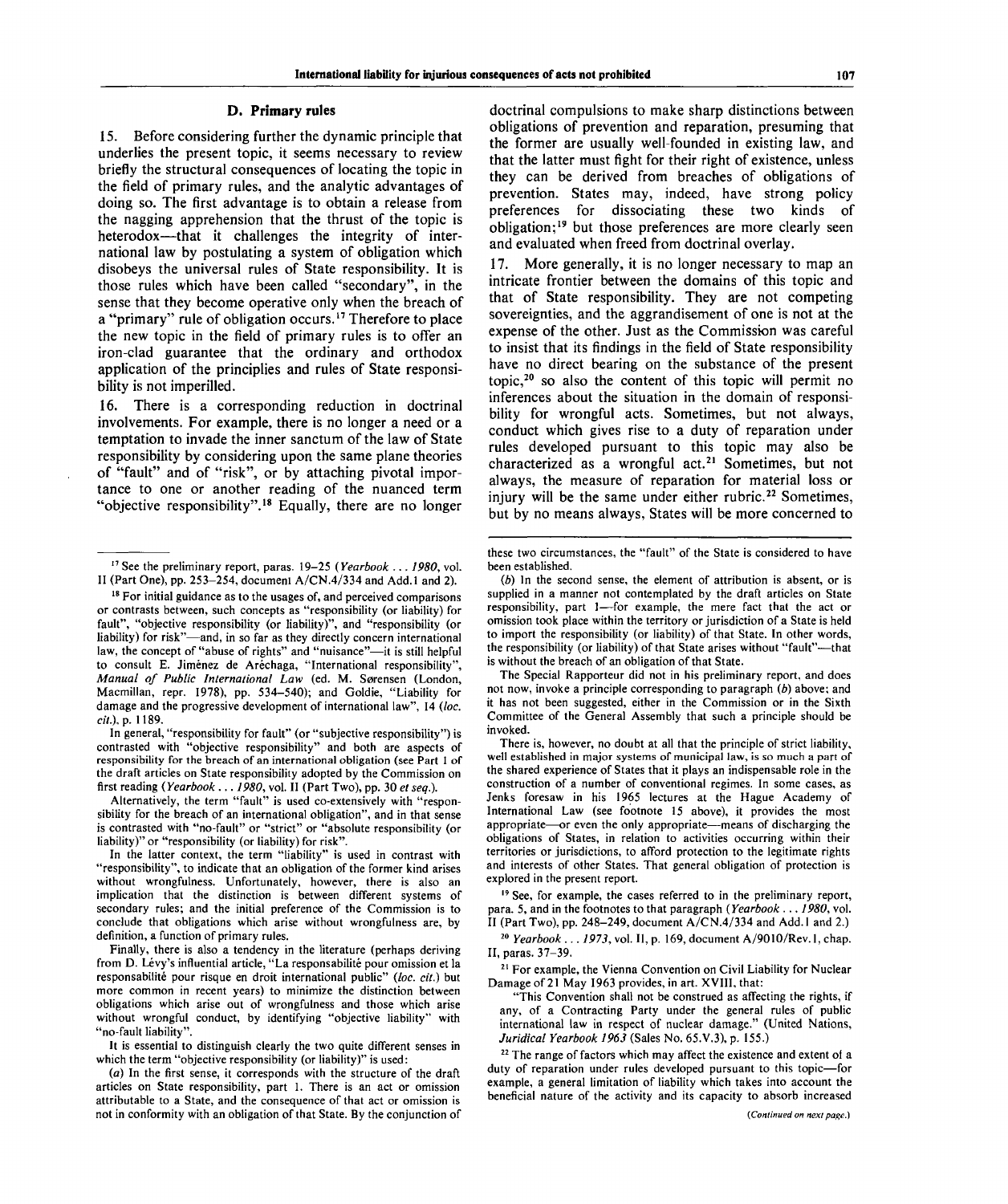assert a right to prompt, adequate and effective reparation than to stipulate under which rubric the case falls or should be brought.<sup>23</sup>

18. The looseness of the relationship postulated in the previous paragraph should help to ensure that State practice is not interpreted in accordance with a preconceived pattern. Looseness, however, does not imply a lack of closeness. A conventional regime made, in accordance with rules developed under this topic, to regulate a certain kind of danger, will contain obligations which, in relations between the parties, may fix or supersede the incidence of more general obligations, and so affect the point at which conduct becomes wrongful. Moreover, the obligations contained in conventional regimes may, in the ordinary way, pass into customary law, or may at least provide evidence of concordant practice that influences the standards and content of customary law. In short, the new topic is not a competitor in the field of secondary rules, but a catalyst in the field of primary rules. This may offer an essential clue to the definition of the scope of the new topic; but the development of the question of scope must await the outcome of a survey of State practice.

19. There is a final point to be made in this chapter. As attention is redirected from secondary to primary rules, the question of attribution assumes a different form. Rules of attribution, set out in chapter II of the draft articles on

<sup>23</sup> Obviously, much may depend, for example, upon the victim State's assessment of the acting State's will and capacity to insure that the incident giving rise to the loss or injury will not recur.

State responsibility (part  $1$ )<sup>24</sup> will of course have their normal operation if there is a breach of any rule that may be established in pursuance of the present topic; but this topic is itself confined to situations in which the rules of State responsibility for wrongful acts have not been engaged—or, at any rate, have not been invoked. We are therefore concerned solely with the quality of the primary rules of obligation, their extent and their intensity.

20. Once again, the decision as to the placement of the topic does not dispose of any point of substance. It remains the cardinal question whether, and on what terms, States recognize—and expect other States to recognize even in circumstances which do not disclose the breach of any rule of international law, obligations in relation to harm occurring outside their territory or jurisdiction, and resulting from things done or omitted within that territory or jurisdiction. At a later point in the development of the topic, it must be decided whether the topic should deal only with obligations arising when harm occurs, or whether provision should also be made for corresponding obligations arising when there is a potentiality of harm.

21. Clearly, the generic rules, whatever their exact ambit and formulation, are—like the analogous specific rules in the Convention on International Liability for Damage caused by Space Objects<sup>25</sup> and in other treaty regimes correctly expressed as primary rules of obligation. That being done, it will, from a structural standpoint, become easier to accord a proper place to factors by which obligations may be conditioned. Due acknowledgement of such factors is essential; for, as State practice shows, obligations arising out of acts not prohibited by international law usually occur within a total context which plays a part in determining the incidence and the magnitude of the obligation. That is a theme to be taken up in chapter **III** of this report.

# **CHAPTER II**

## **The intersection of harm and wrong**

### **A. The** *Trail Smelter* **arbitration**

22. In this chapter the Special Rapporteur proposes to use the circumstances of the *Trail Smelter<sup>16</sup>* case as a connecting theme, drawing upon other elements in State practice only to the extent that it seems useful to illustrate or reinforce a particular point. It should be said at once that the reason for reverting to this *locus classicus* is not its present popularity among scholars; for the *Trail Smelter* awards appear to be undergoing the same kind of eclipse

that attends the work of some artists of good reputation in the period after their deaths. The reason for returning to the *Trail Smelter* case is rather that this arbitration between the United States of America and Canada is at once unique and prototypical, and that it raises nearly every important issue. For forty years it has stood almost alone. 23. The first great merit of the *Trail Smelter* case is that the dispute arose out of a commonplace set of facts. Industrial pollution from the privately owned smelter affected wooded and arable land across an international boundary, causing damage (that is, loss in value of crops and trees) that was economically significant, though small in proportion to the value of the product of the smelter

*<sup>(</sup>Footnote 22 continued.)*

overheads—is potentially wider than the range of factors which may be expected to affect the measure of reparation for breach of an international obligation. However, in the case of the Convention on International Liability for Damage caused by Space Objects (approved by the General Assembly in its resolution 2777 (XXVI) of 29 November 1971, and signed on 29 March 1972: United Nations, *Juridical Yearbook 1971* (Sales No. E.73.V.1), p. Ill), there is an obligation to compensate fully for damage caused by a space object.

<sup>24</sup>  *Yearbook . . . 1980,* vol. II (Part Two), p. 31.

<sup>25</sup> See footnote 22 above.

<sup>26</sup> United Nations, *Reports of International Arbitral Awards,* vol. Ill (Sales No. 1949.V.2), pp. 1905 *el seq.*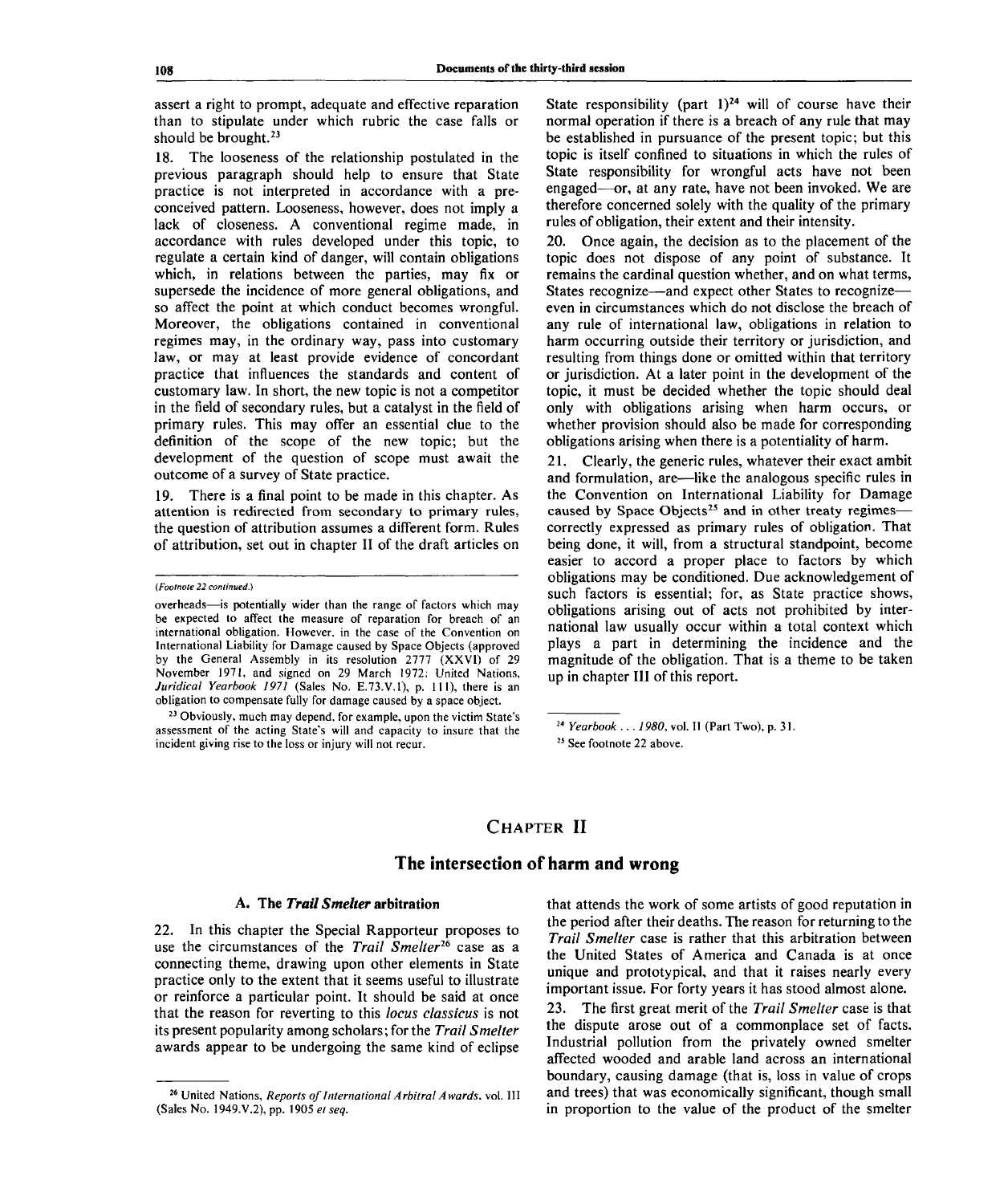industry.<sup>27</sup> The situation was unusual only in the circumstances that made possible the joint reference to arbitration. A combination of topography and prevailing weather intensified and localized the damaging effects of wind-borne pollution. Solutions at the level of municipal law were virtually ruled out, because the constitution of the American State of Washington did not allow the purchase of smoke easements by an alien;<sup>28</sup> and the Courts in the Canadian province of British Columbia were almost certainly without jurisdiction to offer effective relief for nuisances suffered in another country.<sup>29</sup>

24. A further circumstance in favour of the reference to arbitration was that Canada and the United States enjoyed a close relationship which allowed some recourse to shared values, and which favoured an orderly settlement of outstanding issues. Even so, it was a long and tortuous negotiation that led to the conclusion of the Convention for settlement of difficulties arising from operation of smelter at Trail, B.C., which was signed on behalf of the two Governments on 15 April 1935, and entered into force in August of that year.<sup>30</sup> The antecedent intergovernmental correspondence was available to the tribunal, forming, in effect, a body of *travaux preparatories* to which the tribunal had extensive recourse.<sup>31</sup> The tribunal began its meetings in June 1937, and rendered a first award on 16 April 1938.<sup>32</sup> With the agreement of the two Governments, the tribunal was given extended time in which to decide upon the need for, and character of, a future regime. The tribunal's second and last award, exhausting its terms of reference, was made on 11 March 1941.<sup>33</sup>

25. It was not in dispute that, between 1926 and 1931, fumes from the smelter had caused damage in the State of Washington.<sup>34</sup> The Canadian authorities hoped, and the American authorities denied, that the nuisance had then ended, as a result of extensive modifications made to the smelter.<sup>35</sup> Following a recommendation of the Canadian/ American International Joint Commission, the United States reluctantly agreed to accept a global sum of \$350,000 in full satisfaction of the damage that had

- 2 9 J.E. Read, "The Trail Smelter dispute", *The Canadian Yearbook of International Law, 1963* (Vancouver), vol. I, p. 222.
- 30 United Nations, *Reports of International Arbitral Awards,* vol. Ill *{op. cit.),* pp. 1907-1910.
- <sup>31</sup> The official correspondence between the two Governments is published in *Foreign Relations of the United States (op. cit.), 1933,* vol. II, pp. 52-67; *1934,* vol. I, pp. 845-967; *1935,* vol. II, pp. 32-35.

32 United Nations, *Reports of International Arbitral Awards,* vol. Ill *(op. cit.),* pp. 1911 e/ *seq.*

occurred up to the end of 1931.<sup>36</sup> In return, Canada agreed that other matters upon which the International Joint Commission had made recommendations should nevertheless be referred to arbitration.<sup>37</sup> Accordingly, the Tribunal was asked<sup>38</sup> to find whether there had been damage since 1931 and, if so, to assess compensation. If there had been damage, the tribunal was also asked—and this proved to be its major task—whether there was an obligation to refrain from causing further damage in the future, what measures or regime might be required to give effect to such an obligation, and whether provision should also be made for payment of compensation.

26. The tribunal, after careful enquiry, found as a fact that there had been further damage since 1931, and assessed that damage in its first award.<sup>39</sup> It went on to say that it could not answer the other questions reliably until scientific observations, conducted under a test regime which the tribunal then prescribed, had yielded new factual information.<sup>40</sup> A reason for this difference in treatment was that the tribunal's first task was nonprincipled: it was required by the parties merely to ascertain whether damage had been sustained and, if so, to quantify that damage. By contrast, the tribunal's remaining tasks called both for an elucidation of the general law, and for the application of that law to a factual situation which could be ascertained only by complex scientific enquiry.

27. It may at this stage be helpful to offer an interpretation of the logical sequence and manner in which the tribunal approached the issues for decision in its second and last award. It first decided that, if the transboundary harm which was still being caused by the Trail Smelter were shown to be wrongful in character, Canada, as the territorial sovereign, would have an

<sup>38</sup> Article III of the Convention (see footnote 36 above) provides as follows:

"The Tribunal shall finally decide the questions, hereinafter referred to as "the Questions", set forth hereunder, namely:

"(1) Whether damage caused by the Trail Smelter in the State of Washington has occurred since the first day of January, 1932, and, if so, what indemnity should be paid therefor?

"(2) In the event of the answer to the first part of the preceding Question being in the affirmative, whether the Trail Smelter should be required to refrain from causing damage in the State of Washington in the future and, if so, to what extent?

"(3) In the light of the answer to the preceding Question, what measures or régime, if any, should be adopted or maintained by the Trail Smelter?

"(4) What indemnity or compensation, if any, should be paid on account of any decision or decisions rendered by the Tribunal pursuant to the next two preceding Questions?"

39 United Nations, *Reports of International Arbitral Awards,* vol. Ill *(op. cit.),* pp. 1920-1933.

40  *Ibid.,* pp. 1934 *et seq.;* Read, *loc. cit.,* pp. 215-216.

<sup>27</sup>  *Ibid.,* pp. 1913-1917 and pp. 1941-1944.

<sup>&</sup>lt;sup>28</sup> Note No. 13 of 17 February 1934, from the Prime Minister and Secretary of State for External Affairs of Canada, R.B. Bennett, to the American Minister in Canada, W.D. Robbins (United States of America, Department of State, *Foreign Relations of the United States, 1934,* vol. I (Washington, D.C., U.S. Government Printing Office, 1951), p. 898).

*<sup>&</sup>quot; Ibid.,* pp. 1938 *etseq.*

<sup>34</sup>  *Ibid.,* p. 1917, and *Foreign Relations of the United States, 1934,* vol. I (op. cit.), especially pp. 874-880.

*<sup>35</sup> Foreign Relations of the United States, 1934,* vol. I *(op. cit.),* especially pp. 876, 881- 883, 901, 925, 958-959.

<sup>&</sup>lt;sup>36</sup> *Ibid.*, especially pp. 892, 925-927, 939-950 and 966, and Convention for settlement of difficulties arising from operation of smelter at Trail, B.C., art. 1 (see para. 24 above).

<sup>&</sup>lt;sup>37</sup> The key question was whether or not to accept the International Joint Commission's definition of "damage" (see *Foreign Relations of the United States, 1934,* vol. I *(op. cit.),* especially pp. 879, 887, 906, 907, 958-962 and 966-973), and the interpretation which the Tribunal gave in its second award: United Nations, *Report of Arbitral Awards,* vol. **Ill** *(op. cit.),* pp. 1960-1962).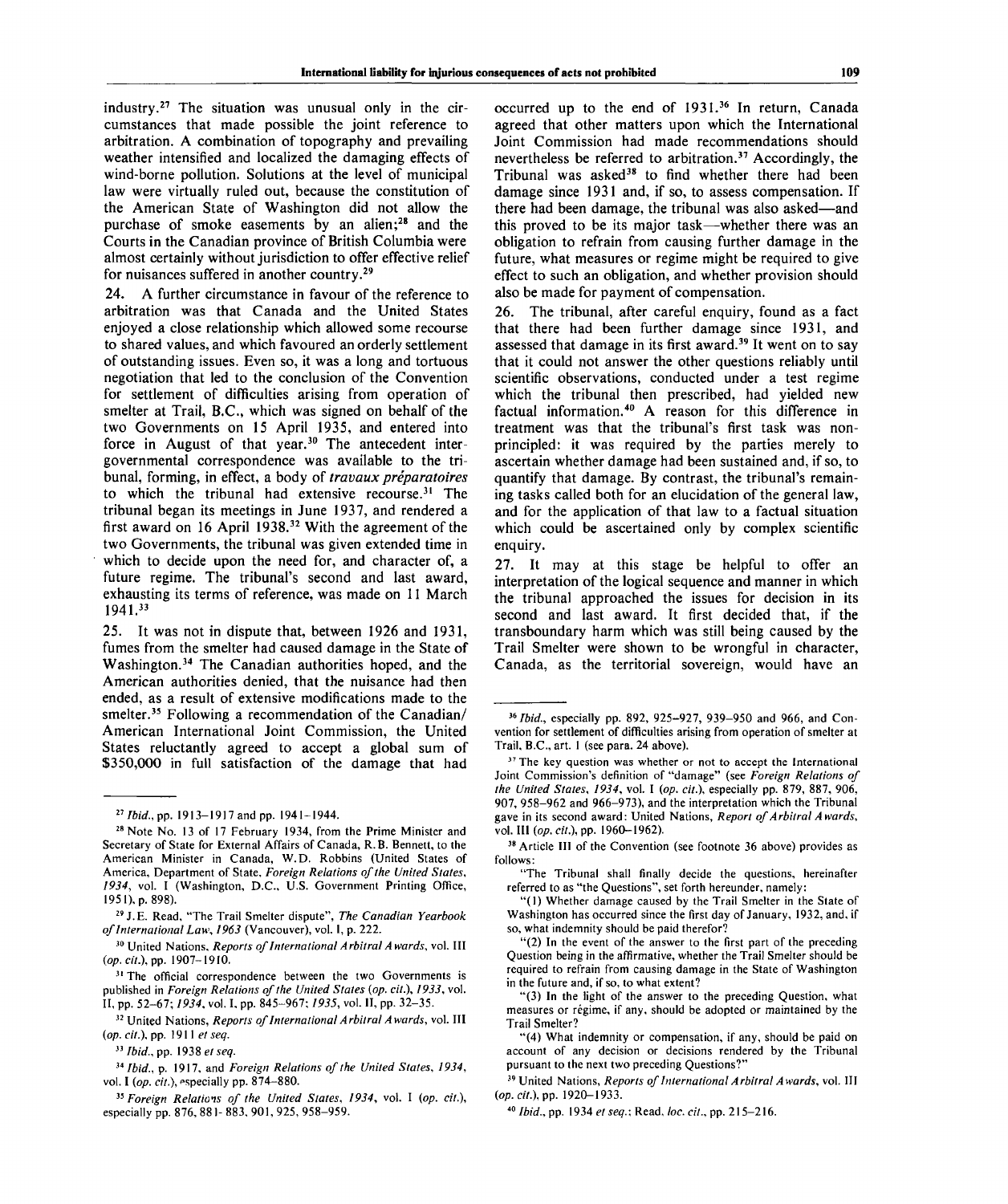obligation to ensure that such harm did not occur in future.<sup>41</sup> Secondly, the question whether the transboundary harm was wrongful in character would subject to any special factors—depend on a balance of interest test: in the present case the balance of interest was such that those responsible for the smelter should be required to take every reasonable step, compatible with the economic and actual survival of the industry, to provide a reasonably adequate degree of assurance that transboundary harm would cease.<sup>42</sup>

28. Thirdly, the scientific tests carried out under the tribunal's direction had established that a regime which satisfied the balance of interest test, applied in the manner indicated in the previous paragraph, would indeed provide reasonably adequate guarantees that harm would cease; and there was therefore no reason to include provision for compensation in the regime that Canada was under obligation to promote and sustain.<sup>43</sup> Finally, if Canada were to fulfil its obligations in relation to that regime, and harm should nevertheless occur, that would not in itself entail wrongfulness, but would attract an obligation to ensure that compensation was provided.<sup>44</sup>

#### **B. Freedom of action and obedience to rules**

29. In any developed municipal legal system—and in the universal law of human rights—it is a first principle that the liberty of the individual is limited by the obligation to respect the equal liberties of others. Within the international community, organization is less developed, and interdependence is still a watchword, rather than a principle that governs conduct. The collective memories of sovereign States know more about the struggle to live separately than the mutual sacrifices of living in society, though Governments make deliberate efforts to redress that balance. International law reflects the evolving standards of the community it serves; but the law is built upon respect for the territorial sovereignty of States. Therefore, if we wish to assess the authority of the *Trail Smelter* awards, it would be well to follow the tribunal's example, and to begin by studying the attitudes of the States parties.

30. For Canada it was a matter of unending surprise that the question had an international aspect at all. The Prime Minister, R. B. Bennett, echoing a view long held by his advisers, observed:

This is not a dispute between the two Governments, and it does not come within any of the ordinary well-known categories of international arbitration  $\dots$  I have pointed out that it would have been open to the Canadian Government to disclaim international responsibility . . ..<sup>45</sup>

It was this aspect of the matter, as much as any other, which earned the case its wayward reputation. In one

42  *Ibid.,* pp. 1962-1965.

characterization, the matter turned, not on an absence of right, but on an "abuse of rights". From another standpoint, it looked to be a long step towards a new principle of responsibility, based not on the conduct of the State, but on the mere creation of a transnational danger within the territorial jurisdiction of the State.<sup>46</sup> Neither view found support in the awards of the tribunal, which disposed of the issue in these words:

Apart from the undertakings in the Convention, it is, therefore, the duty of the Government of the Dominion of Canada to see to it that this conduct [of the smelter] should be in conformity with the obligation of the Dominion under international law as herein determined.<sup>47</sup>

31. The initial standpoint of the United States is equally striking, because it reflected an absolute view of the international wrongfulness of transboundary harm. Wrote the Secretary of State, Cordell Hull,

The United States is entitled to insist that an isolated agency without its borders, which is admitted to be polluting the air within its territory, shall desist from so doing. The right so to insist can not be conditioned on the giving of aid in the form of advice by scientists as to ways and means of controlling the nuisance at is source.<sup>41</sup>

Five or six years later, the *Trail Smelter* tribunal, with the approval of the two Governments and the assistance of the scientists whom the Governments had placed at the tribunal's disposal, was directing its major effort to "ways and means of controlling the nuisance at its source"; and the balance of its findings depended as much upon the outcome of that enquiry as upon any other consideration.<sup>49</sup>

32. Except for the chaotic state of the law of international watercourses,<sup>50</sup> governments had until this time been able to believe that State sovereignty embraced an almost complete freedom to take or allow within national borders any action which was not directed against other States, and yet to be almost completely insulated from the unwanted side-effects of equally unfettered activities within the borders of other States. Even the language of the law, with its rigorous concept of "invasion of

<sup>41</sup> United Nations, *Reports of International Arbitral Awards,* vol. Ill *(op. cit.\* pp. 1963 and 1965-1966.

<sup>43</sup>  *Ibid.,* pp. 1966-1974.

*<sup>&</sup>quot;Ibid.,* pp. 1980-1981.

<sup>45</sup> Letter of 17 November 1934 to the United States Under Secretary of State, W. Phillips, *Foreign Relations of the United States, 1934,* vol. *I (op. cit),* p. 961.

<sup>46</sup> See footnote 18 above.

<sup>47</sup> United Nations, *Reports of International Arbitral Awards,* vol. Ill, *(op. cit.),* pp. 1965-1966.

<sup>&</sup>lt;sup>48</sup> Despatch No. 194 of 27 January 1934 to the American Minister in Canada, W.D. Robbins, *Foreign Relations of the United States, 1934,* vol. I *(op. cit.),* p. 888.

<sup>49</sup> United Nations, *Reports of International Arbitral Awards,* vol. Ill *(op. cit.),* pp. 1934-1936 and pp. 1966-1974.

<sup>5 0</sup>M.M. Whiteman, ed., *Digest of International Law* (Washington, D.C., U.S. Government Printing Office, 1964), vol. 3, p. 1046, where the following two opinions are juxtaposed:

<sup>&</sup>quot;Among writers on international law, H. Lauterpacht took the view that:

<sup>&#</sup>x27;.. . a State is not only forbidden to stop or divert the flow of a river which runs from its own to a neighbouring State, but likewise to make such use of the water of the river as either causes danger to the neighbouring State or prevents it from making proper use of the flow of the river on its part.'" [L. Oppenheim, *International Law: A Treatise,* 8th ed., rev. by H. Lauterpacht (London, Longmans, Green, 1955), vol. 1.]

<sup>&</sup>quot;Briggs, on the other hand, stated:

<sup>&#</sup>x27;No general principle of international law prevents a riparian State from excluding foreign ships from the navigation of such a river [not subjected to a special conventional regime] or from diverting or polluting its waters.'" [H.W. Briggs, *Law of Nations,* 2nd ed. (London, Stevens, 1953), p. 274.]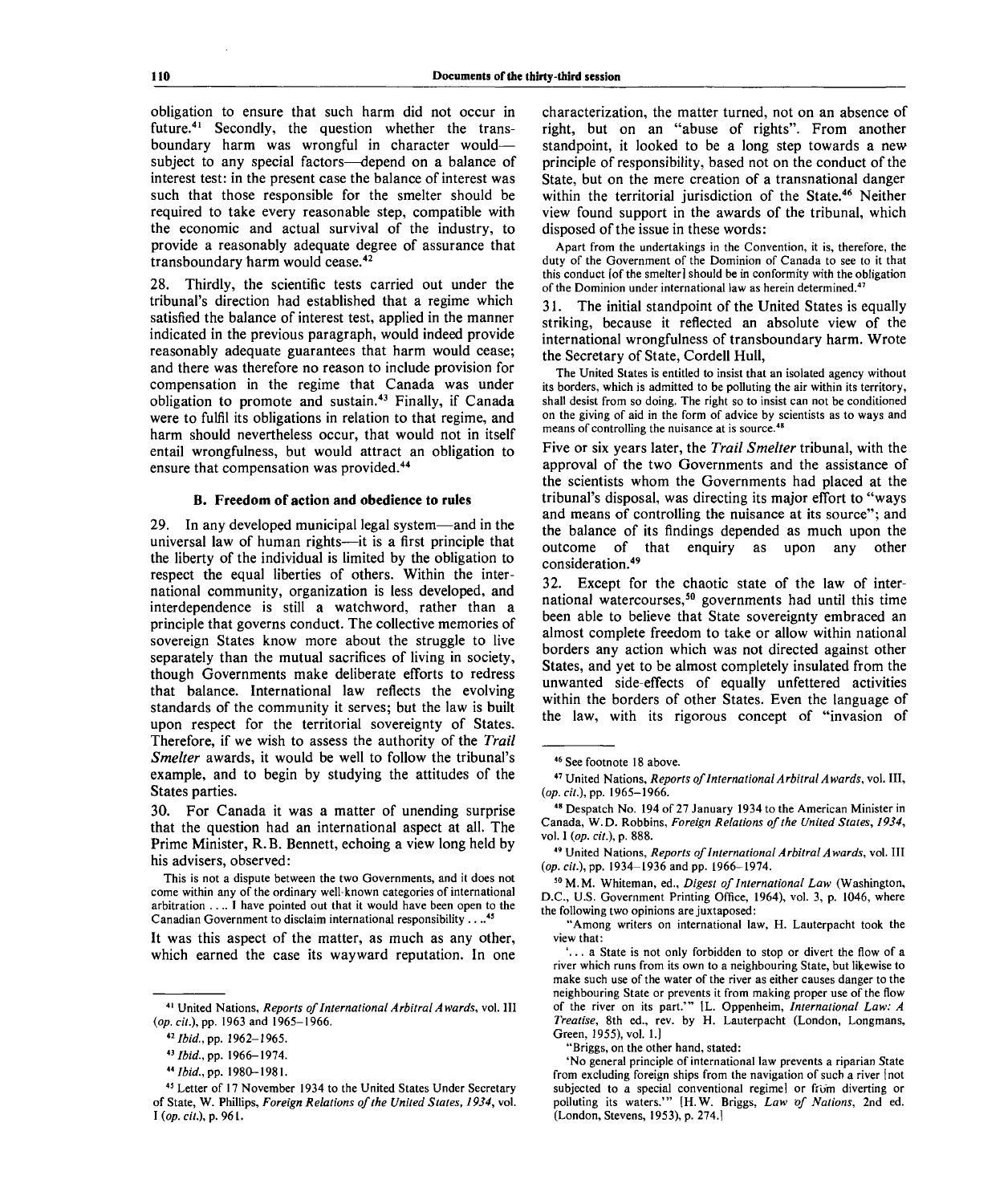sovereignty", was hardly suited to an age in which national endeavours frequently spilled across international frontiers without being designed to do so. In the *Nuclear Tests* cases before the International Court of Justice, Judge Sir Humphrey Waldock asked the representatives of Australia and of New Zealand:

... do they draw a line and if so where between a deposit or dispersion of matter within another State which is unlawful and one which has to be tolerated as merely an incident of the industrialization or technological development of modern society.<sup>5</sup>

The representatives of both countries agreed that such a line must be drawn; but their further answers did not suggest that the exact position of the line could be plotted simply, or for all purposes. $52$ 

33. In the exchanges that preceded their joint reference to arbitration, the Canadian and United States authorities gradually came to terms with the ineluctable circumstance that conflicting interests, neither of which was intrinsically unworthy, had to be adjusted. Without conceding the superiority of their respective positions, or their right to contend for total victory before the prospective arbitral tribunal, the spokesmen of the two Governments moved a little towards middle ground. Canada, imbued with the sense that the question was really one of civil liability, and that smoke easements could ordinarily be bought, was very ready to contemplate that residual damage should be a charge on the operation<sup>53</sup>—an early manifestation of the now familiar principle that the polluter should pay.

34. Canada was not, however, willing to run a substantial risk that the outcome of the arbitration would entail the closure of the Trail Smelter. Lacking any applicable international precedents, which might tend to channel the line of reasoning of an arbitral panel yet unnamed, Canada found reassurance in the quasi-international jurisprudence of the Supreme Court of the United States in matters affecting the respective rights of the constituent States. With the acquiescence of the United States negotiators, it was therefore settled that the Convention establishing the arbitration would direct the tribunal to "apply the law and practice followed in dealing with cognate questions in the United States of America as well as international law and practice".<sup>54</sup>

35. For good measure—and to mark the firm belief of both Governments that damage must not go unrequited the tribunal was also directed to "give consideration to the desire of the high contracting parties to reach a solution

just to all parties concerned".<sup>55</sup> The tribunal found that neither of these directives had impaired its authority to drink from the pure, but not brimming, well of international customary law. The tribunal stressed that "the law followed in the United States in dealing with the quasi-sovereign rights of the States of the Union, in the matter of air pollution, whilst more definite, is in conformity with the general rules of international law".<sup>56</sup> As to the question of a solution just to all parties, the tribunal had this to say:

As Professor Eagleton puts it (in *Responsibility of States in International Law,* 1928, p. 80): "A State owes at all times a duty to protect other States against injurious acts by individuals from within its jurisdiction." . . . International decisions, in various matters, from<br>the *Alabama* case<sup>57</sup> onward, are based on the same general principle **58**

36. In settling the terms of reference, the United States negotiators had perhaps gone a little further than they would have wished in assimilating their own country's sovereign discretions to those accorded their constituent States by a national Court of competent—though exceptional—jurisdiction.<sup>59</sup> They had, however, in no way compromised their essential stand that States are not required, against their wishes, to suffer substantial harm if compensation is tendered. They had not yielded to Canadian suggestions that the settlement in the *Trail Smelter* dispute would govern other boundary situations, where the tables might be turned: harm had always to be assessed within a particular context, and the Trail  $\frac{1}{2}$  situation was in many ways distinguishable.<sup>60</sup> Yet they could not fail to see that the Canadian argument contained a kernel of truth. If there were an obligation to avoid all transboundary harm—at least at any level that the law might find appreciable—the restriction upon a State's freedom of action could be little less than paralysing.

37. Once again, the tribunal was careful both to give expression to the applicable legal rules and to project exactly the shared expectations of the States parties. The second and last award contained a ringing declaration, which is later paralleled in the judgement of the International Court of Justice in the Corfu Channel case<sup>61</sup> and

*<sup>5</sup>lI.C.J. Pleadings, Nuclear Tests* (1973), vol. I, p. 524, vol. II, p. 291.

<sup>52</sup>  *Ibid.,* vol. I, pp. 525-527, and vol. II., pp. 429-431.

<sup>&</sup>lt;sup>53</sup> Though, in general, Canada believed that the large sums already spent on smoke abatement and the lump sum of \$350,000 recommended by the International Joint Commission in respect of damage incurred before 1931 would be found to satisfy all Canadian obligations *(Foreign Relations of the United States. 1934,* vol. I *(op. cit.),* pp. 874-967).

<sup>54</sup> Art. IV of the arbitral Convention (see footnote 50 above), and *Foreign Relations of the United States, 1934,* vol. I. *(op. cit.),* especially pp. 906, 912 and 942; see also Read, *be. cit.,* pp. 226-227.

<sup>&</sup>lt;sup>55</sup> Art. IV of the arbitral Convention.

<sup>56</sup> United Nations, *Reports of International Arbitral Awards,* vol. Ill *(op. cit.), p .* 1963.

<sup>57</sup> J. B. Moore, *History and Digest of the International Arbitrations to which the United States has been a Party* (Washington, D.C., U.S. Government Printing Office, 1898), vol. I, chap. XIV ("The Geneva Arbitration"), pp. 495-682.

<sup>58</sup> United Nations, *Reports of International Arbitral Awards,* vol. Ill *(op. cit.), p .* 1963.

<sup>&</sup>lt;sup>59</sup> They would at any rate have preferred to omit the reference to "practice", to the retention of which the Canadians attached importance—presumably because it was thought to favour solutions that accommodated both interests (see *Foreign Relations of the United States, 1934,* vol. I *(op. cit.),* especially p. 912, 916, 926 and 944). Moreover, the United States had pressed for terms of reference requiring the tribunal to fix levels of pollution that would automatically attract corresponding levels of compensation (ibid., p. 913).

<sup>60</sup>  *Ibid.,* especially pp. 923-924, 931-934 and 939-940.

<sup>61</sup>*1.C.J. Reports 1949* p. 22. Cf. preliminary report, chap. Ill, especially para. 36 *(Yearbook ... 1980,* vol. II (Part One), pp. 257-258, document A/CN.4/334 and Add.l and 2).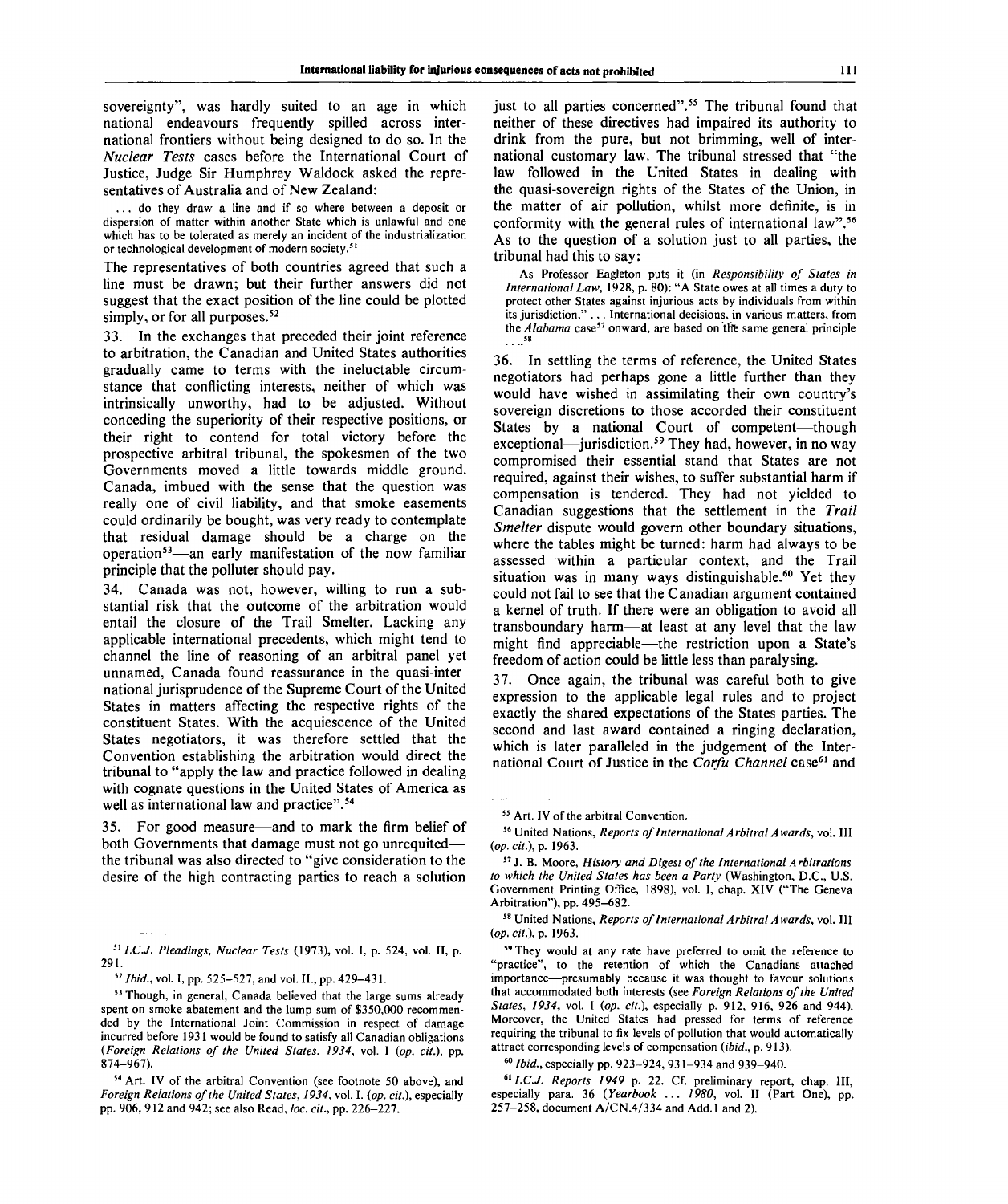in Principle 21 of the Declaration of the United Nations Conference on the Human Environment (Stockholm Declaration),<sup>62</sup> according to which:

.. under the principles of international law, as well as of the law of the United States, no State has the right to use or to permit the use of its territory in such a manner as to cause injury by fumes in or to the territory of another or the properties or persons therein, when the case is of serious consequence and the injury is established by clear and convincing evidence.<sup>63</sup>

If this dictum stood alone, it might lead towards recognition that States are absolutely liable for harm which arises within their territory or jurisdiction, and which produces harmful consequences outside that territory or jurisdiction.

38. In fact, however, the rule stated is not applied absolutely:

So long as the present conditions in the Columbia River Valley prevail, the Trail Smelter shall be required to refrain from causing any damage through fumes in the State of Washington; the damage herein referred to and its extent being such as would be recoverable under the decisions of the courts of the United States in suits between private individuals.<sup>64</sup>

The tribunal had already established that, if there were no overriding factors, United States law and practice would not require all harm to be avoided:

.. when the [Supreme Court of the United States] actually framed an injunction, in the case of the Ducktown company (237 U.S. 474, 477) .. . they did not go beyond a decree "adequate to diminish materially the present probability of damage to its (Georgia's) citizens".<sup>65</sup>

39. The regime the tribunal prescribes is that which:

will probably remove the causes of the present controversy and, as said before, will probably result in preventing any damage of a material nature.. . 66

63 United Nations, *Reports of International Arbitral Awards,* vol. Ill *(op. cit.),p.* 1965.

### Nevertheless,

if any damage .. . shall occur in the future, whether through failure on the part of the Smelter to comply with the regulations herein prescribed or notwithstanding the maintenance of the regime, an indemnity shall be paid for such damage . . ..<sup>67</sup>

In other words, the exact measure of Canada's customary law obligation not to allow activities in its territory to harm other States is fixed, in the first instance, at the level of the regime prescribed; but if harm occurs without any breach of that obligation, it will still require Canada to provide an idemnity.

40. These findings furnish the themes of chapter III. Because the policy of the law is to minimize and repair transboundary harm, and yet to preserve the widest lattitude for the freedom of action of sovereign States, the criteria of "harm" and of "wrong" are interlocked but not fused. Not all harm is wrongful but the law is never indifferent to the occurrence or potentiality of harm when it threatens the rights of other States. The measure of a State's obligations to ensure that other States' rights are not infringed by the harmful effects of things done or omitted within its territory or jurisdiction is still the duty of care, but that duty extends to making good any harm that is fairly attributable to the lawful conduct of a lawful activity. Prevention and reparation are part of a single scale, in which the priority accorded to prevention is tempered by the need to maintain safeguards at levels which a beneficial activity can sustain. States may, of course, modify their customary law obligations by agreement; but, if a State fails conscientiously to strive for such an agreement when it is needed, that State may be in breach, not only of a specific rule of obligation embodying a balance of interest test, but also of the concomitant general rule of obligation which, in Eagleton's words adopted by the tribunal, it "owes at all times .. . to protect other States against injurious acts by individuals from within its jurisdiction".<sup>68</sup>

*Ibid.*

# **CHAPTER III**

### **Rights and interests**

#### **A. The need** *to* **balance interests**

41. In commenting upon the *Trail Smelter* awards, Goldie noted that the tribunal's reliance upon the case law of the United States of America Supreme Court gave a central place to the common law doctrine of nuisance, which he judged to be too idiosyncratic to be part of the doctrine of general international law.<sup>69</sup> The comment is no doubt well-founded, but there are several points that may be made. First, the branch of international law with which

we are dealing builds upon shared values and favours diverse solutions, because it is the policy of the law to allow the utmost freedom compatible with a reasonable regard for the protection of the freedoms of other States. Solutions reached in one context are not automatically transferable to other contexts.<sup>70</sup>

<sup>62</sup>  *Report of the United Nations Conference on the Human Environment, Stockholm, 5-16 June 1972* (United Nations publication, Sales No. E.73.II.A.14), part one, chap. I. Cf. preliminary report, para. 42 *(Yearbook* .. . *1980,* vol. II (Part One), p. 259, document A/CN.4/334 and Add.l and 2).

*<sup>&</sup>quot;Ibid., p.* 1966.

*<sup>65</sup> Ibid., p.* 1965.

<sup>66</sup>  *Ibid.,* p. 1980.

<sup>&</sup>lt;sup>68</sup> See para. 35 and footnote 58 above.

<sup>69</sup> Goldie, "Liability for damage ... " *(loc cit.)* (footnote 15 above), p. 1189 and pp. 1226-1229.

<sup>70</sup> Cf. Principle 23 of the Stockholm Declaration (see footnote 62 above):

<sup>&</sup>quot;Without prejudice to such criteria as may be agreed upon by the international community, or to standards which will have to be *(Coi.tinued on next page.)*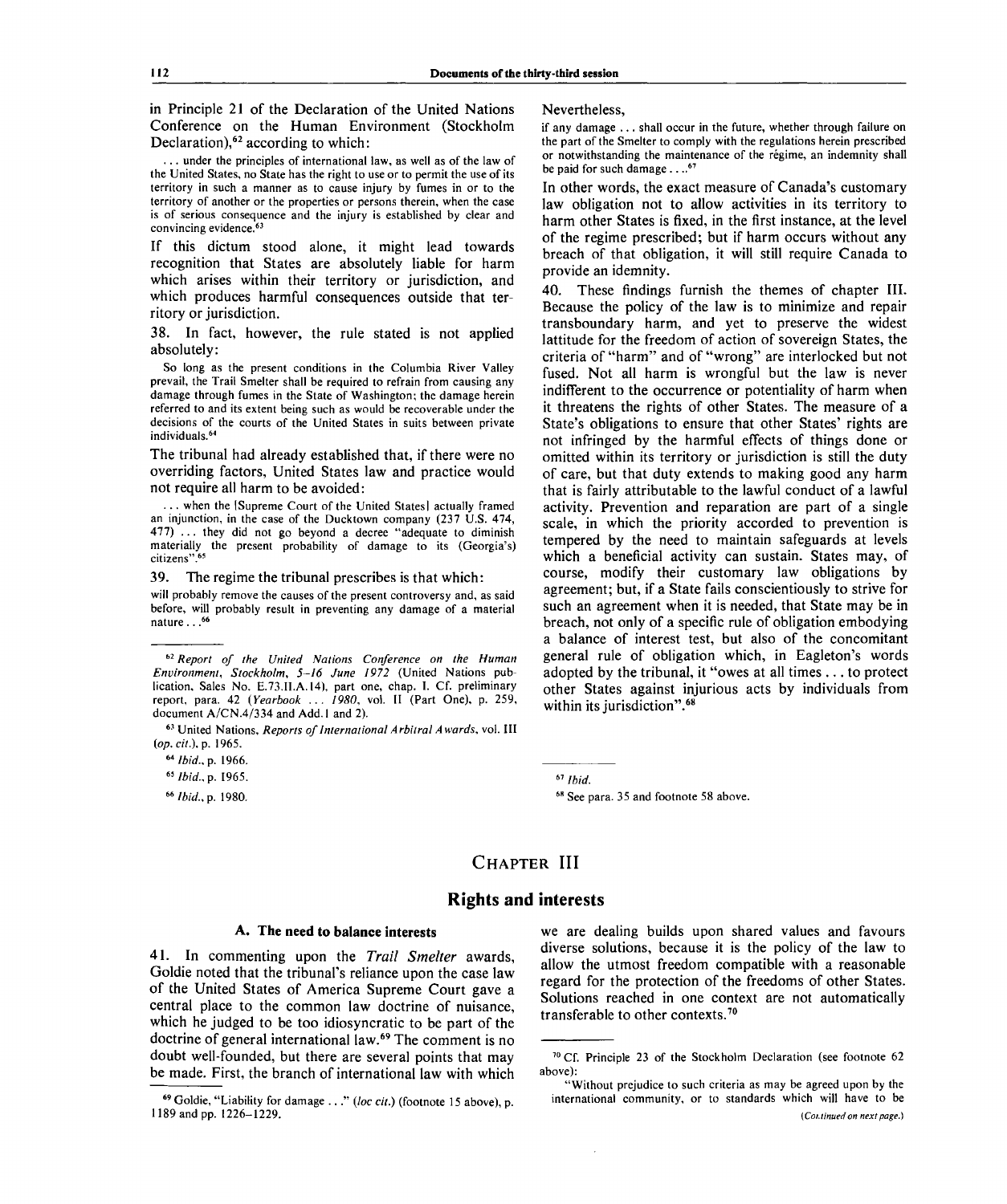42. Secondly, the concept of nuisance performs a signal service because—unlike the concept of negligence—it does not dwell exclusively upon the causes of a loss or injury. In common law doctrine, nuisance always implies a balancing test—a weighing of the degree of deprivation or inconvenience suffered against the value of the activity which has caused the suffering and the reasonableness of the way in which that activity has been conducted. Equipped with this concept, the States parties in the *Trail Smelter* case were subliminally prepared for an adjustment of interests that neither had contemplated; for the United States looked only to the results of pollution, and Canada felt secure in the innocence of its causes.

43. Any tendency to insist that all transboundary harm is wrongful, or automatically compensable in accordance with optimal standards, causes justified alarm and impedes human progress.<sup>71</sup> The ECE 1979 Convention on Long-range Transboundary Air Pollution<sup>72</sup> is aimed initially at the reduction of sulphur dioxide, the same pollutant released by the Trail smelter; but the parties have felt compelled to stipulate that the goals they are now pledged to achieve are not necessarily the measure of their present liability for existing transboundary pollution.<sup>73</sup> In the same way, developing countries, though needing protection from industrial and technological processes that threaten to poison the biosphere, must also guard themselves against the imposition of standards that are incompatible with their own levels of economic and industrial development.<sup>74</sup>

<sup>74</sup> Cf. Principle 23 of the Stockholm Declaration (quoted in footnote 70 above). The same factors are evident in the activities of States toward UNEP's draft Principles of conduct in the field of the

44. On the other hand, an exclusive emphasis upon the causes of harm has equal disadvantages. In legal theory, as in any other area of principled debate, extreme positions tend to evoke their own antitheses. So Pierre-Marie Dupuy, in the course of an important study of State responsibility for industrial and technological damage,<sup>75</sup> reaches the conclusion that State responsibility for transboundary harm is limited to obligations of conduct, and does not extend to obligations of result.<sup>76</sup> There follows the argument *a contrario:* if it were not so, there would be no category of "lawful acts" with which the present topic could deal, because every act that caused harm would automatically give rise to State responsibility.

45. The limitation of State responsibility to obligations of conduct leads Dupuy inexorably to the conclusion that customary law offers no protection at all for harmful consequences that are unavoidable, even though of catastrophic proportions.<sup>77</sup> Accordingly, the gap in customary law cannot be filled except by concluding

75 P. M. Dupuy, *La responsabilite internationale des Etats pour les dommages d'origine technologique et industrielle {op. cit.)* (footnote 15 above)

76 As to obligations of conduct and result, see, in particular, arts. 20 and 21 of the draft articles on State responsibility (part 1), adopted by the Commission on first reading *{Yearbook . . . 1980,* vol. II (Part Two), p. 32).

<sup>77</sup> "As noted in the first part of this study, there is in general no doubt about the lawful nature of the activities dealt with in the international conventions considered earlier [i.e. those relating to liability for damage caused by space objects, for damage caused by the peaceful uses of atomic energy and for oil pollution].

"According to the principle of the sovereign jurisdiction of States, it is recognized that States may freely undertake the launching of space objects from their territories or arrange to replace conventional energy sources, such as petroleum and coal, by nuclear power stations erected in areas within their jurisdiction.

"The various limits usually placed on the legal exercise of their powers in these respects have the effect not Of protecting third parties against any infringements of their subjective rights resulting from the conduct of these activities, but rather of making it an obligation for the States engaging in them to take the greatest care to *prevent* any possible damage.

"Because the principles of international law place no obligation of result on States in the exercise of their territorial jurisdiction, the conduct of "ultra-hazardous" activities in or from their national territories may be compatible with observance of the "principle of the non-harmful use of territory", exemplified by what is known as the law 'of good neighbourliness'.

"It must be repeated that acceptance of the view of those who wrongly consider (particularly in their commentaries on the *Trail Smelter Arbitration*) that this principle establishes a genuine obligation of result (or of guarantee), not an obligation of means, would mean that the category of'lawful activities' itself would disappear as a result of an absolute presumption of responsibility—a possibility that is of course incompatible with the principle and practice of sovereignty.

"Exactly what determines the lawful nature of the activities in question (atomic and space activities, for the time being) is that despite the catastrophic damage they may cause, their conduct does not in itself constitute a breach of any obligation of international law, not even of the obligation of the non-harmful use of territory. For that to be true, however, one condition must be met: the conduct of these activities must actually be accompanied by a degree of *preventive care*

*<sup>(</sup>Footnote 70 continued.)*

determined nationally, it will be essential in all cases to consider the systems of values prevailing in each country, and the extent of the applicability of standards which are valid for the most advanced countries but which may be inappropriate and of unwarranted social cost for the developing countries.

<sup>&</sup>lt;sup>71</sup> See, for example, the remarks of the Canadian Prime Minister:

<sup>&</sup>quot;.. . A rule which would make the Company a guarantor that under no conditions would pockets of gas be carried across the border, under penalty of a shut-down of the plant, would be impossible. It would involve a far more rigid regime than has been imposed upon any smelter in either of the two Countries. It would be particularly unjust in the present instance, in which the Company has already expended more than ten millions of dollars upon projects designed to bring about a substantial and practical elimination of injury to United States interests. No Court in either country would impose such a harsh and oppressive rule. I have no doubt that your Government will agree that the practical elimination of damage is a satisfactory solution to the problem, and that no rule should be adopted which would involve the destruction of the industry. A principle should not be established in this case which would potentially involve a shutting down of existing industries of various types in industrial communities and sterilizing future development within a broad zone in the Dominion of Canada and the United States of America, stretching from coast to coast along the international boundary-line." (Note No. 13 of 17 February 1934, from the Prime Minister and Secretary of State for External Affairs of Canada, R. B. Bennett, to the American Minister in Canada, W. D. Robbins, *Foreign Relations of the United States, 1934,* vol. I *{op. cit.),* p. 906).

<sup>72</sup> See ECE/HLM.1/2, annex I.

<sup>73</sup> Cf. preliminary report, para. 5 *(Yearbook ... 1980,* vol. II (Part One), pp. 248-249, document A/CN.4/334 and Add.l and 2).

environment for the guidance of States in the conservation and harmonious utilization of natural resources shared by two or more States (UNEP/GC.6/17). See also the preliminary report, para. 5 and footnote 8 *{Yearbook ... 1980,* vol. II (Part One), pp. 248-249, document A/CN.4/334 and Add.l and 2).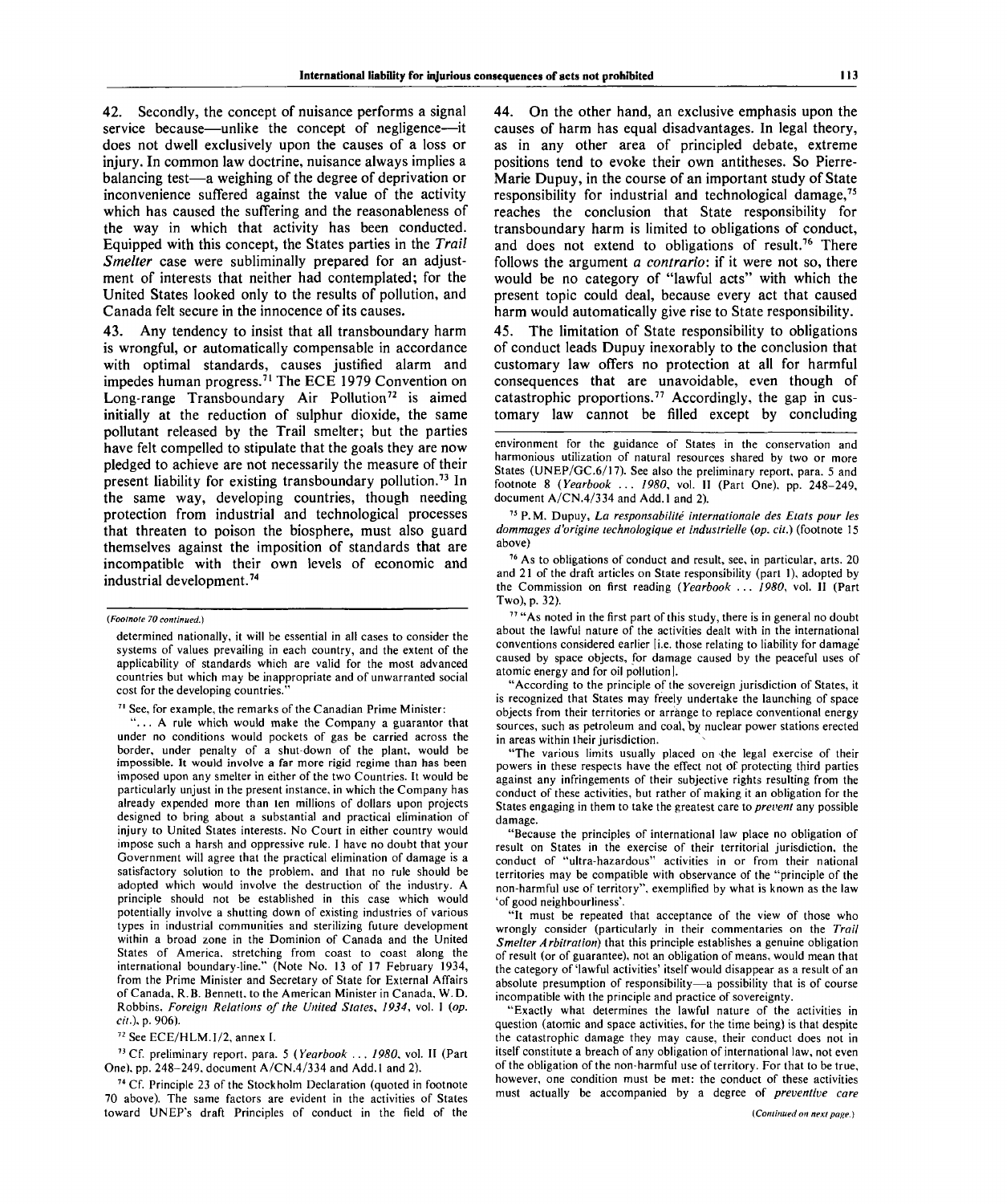conventional regimes, or by the emergence of new and more precise primary rules of obligation.<sup>78</sup> Only very exceptionally—as perhaps in the case of the peaceful uses of atomic energy—may conventional obligations have the support of a rule derived from general principles of law, exemplified in the comparative uniformity of municipal legal systems, as well as in the conventional regime or regimes.<sup>79</sup>

46. This selective reference to some of Dupuy's conclusions does not sufficiently acknowledge the great value of his careful analysis of particular conventional regimes,<sup>80</sup> or his perception that the levels of the duty of care should rise in proportion to levels of potential danger. He describes persuasively the gains in precision and objectivity when obligations are quantified and made susceptible of scientific measurement.<sup>81</sup> He is always conscious that prevention is better than cure, so that a regime which articulates required standards of behaviour may be worth more than one that sets a tariff for loss or injury. It follows that regimes of strict liability—whether they bind Governments or operate, by agreement of Governments, at the level of municipal law—are only one, and not always the best, method of discharging obligations towards those who may be adversely affected by an activity that is predominantly beneficial.<sup>82</sup>

"It is precisely because the harm is inevitable that it cannot engage the responsibility of the State except on the basis of the risk ..." (Dupuy, *op. cit.,* pp. 225-226).

<sup>78</sup> "The main consequence of the limitation of objective international responsibility is that, being doomed to function in a derogatory manner, usually as a result of a treaty provision, it lets international responsibility for wrongful acts play the primary role.

"Whereas this responsibility under the ordinary law was hitherto based on very general rules of conduct, such as the "principle of the non-harmful use of territory", it now tends to rest on a number of much more specific obligations, even in the context of customary international law alone." *(Ibid.,* p. 259)

But see, more generally, the conclusions set out in part II, Title I, chap. II *(ibid.,* p. 256) and part II, Title II, chap. I *(ibid.,* pp. 259-274).

79  *Ibid.,* pp. 136-138.

80  *Ibid.,* pp. 44-156, part I, Title I.

81  *Ibid.,* pp. 259-274, part II, Title II, chap. I.

82 "... States are, fortunately, leaning more towards increased prevention than towards a broader guarantee. Both institutionsliability for a breach of the law and responsibility for lawful acts—must remain true to their original purposes and spheres of operation if they are not to lose their specificity and raison d'etre.

"A possible argument against this requirement of legal clarity is that it might, in the final analysis, work against victims by depriving them of guaranteed reparation in cases where the State which caused the damage had nevertheless observed the law.

"To forestall such criticism, it is necessary to consider the possibility of new solutions which will make the continuance of international liability for a breach of the law, in its own field of application, compatible with the guarantee of better protection for victims. The approach to this must be to adapt the procedures for the implementation of international responsibility under the ordinary law: as will be seen below, the development of evidential techniques and an expansion of the duty of care required of States are the two main elements of such a process." *(Ibid.,* p. 233.)

47. What must surprise some readers is the seeming disconnection between the goals that Dupuy considers desirable and his estimate of the present capacity of customary international law to encompass those goals. Can it really be true that States—unlike the United States in the case of the *Trail Smelter*—are content to regard the existing law as requiring them to endure the harmful consequences of activities conducted with due care within the territory or jurisdiction of other States? Can the duty of care ever be described as an obligation of conduct? Surely it is the least exacting measure of a duty to achieve a given result—even if that result must sometimes be stated rather generally? Can one ever speak of consequences that are 'unavoidable'', where the real question is that of liberty to pursue competing objectives? The regimes that Dupuy sees as desirable—whether they go to prevention or to reparation—are all constructed by determining a balance of interest; yet he does not identify a general duty to balance interests.<sup>83</sup>

48. In the result, therefore, Dupuy's regime is hardly less autonomous than the strict liability principle to which it is opposed. The evil he postulates is the rule of strict responsibility that any activity causing significant transboundary harm is wrongful. The solution he offers is that no activity causing transboundary harm is for that reason wrongful, provided that the activity is conducted with due care. To mitigate the obvious harshness of the latter rule, the relevance of the strict liability principle is admitted but within limits that cannot be sharply defined—to deal with cases in which the harm is intolerable and the question of due care impenetrable.

49. In less extreme situations, Dupuy's concept that care should be proportionate to potential danger does provide the shadow of a balancing test; but the dice are still loaded in favour of the State within whose territory or jurisdiction the activity takes place. If, in the *Trail Smelter* situation, investigation had shown no way to mitigate the residual pollution problem of which the United States complained, under the rules Dupuy identifies, the United States would have been left to bear the loss. And if, in the actual circumstances of the *Trail Smelter* case, the United States had been gravely injured by an accidental departure from the agreed regime, once again under these rules the loss would lie with the United States, unless the accident was one which due care on the part of the Canadian Government could have avoided.

50. If Dupuy takes his stand upon the old orthodoxy and tries to carry its universal gospel into new areas, another contemporary writer, Günther Handl, sets out upon this work of unification from the opposite end. For him, no less than for Dupuy, the established standards of responsibility for wrongfulness are paramount, and do not yield easily or generally to an innovative standard of strict liability. But for Handl, the test of wrongfulness does not depend upon a simple conjunction between the occurrence of harm and a lack of due care on the part of the State within whose territory or jurisdiction that harm was caused. Rather, the first question is whether, in all the

*<sup>(</sup>Footnote 77 continued.)*

commensurate with the risks the activities create. Although such care is powerless to eliminate all potential catastrophic dangers, it must nevertheless limit them as much as possible. This shows how close a link there is between the *harm* and the *activity* that are concerned in this type of responsibility.

See para. 45 above and footnotes 77-79.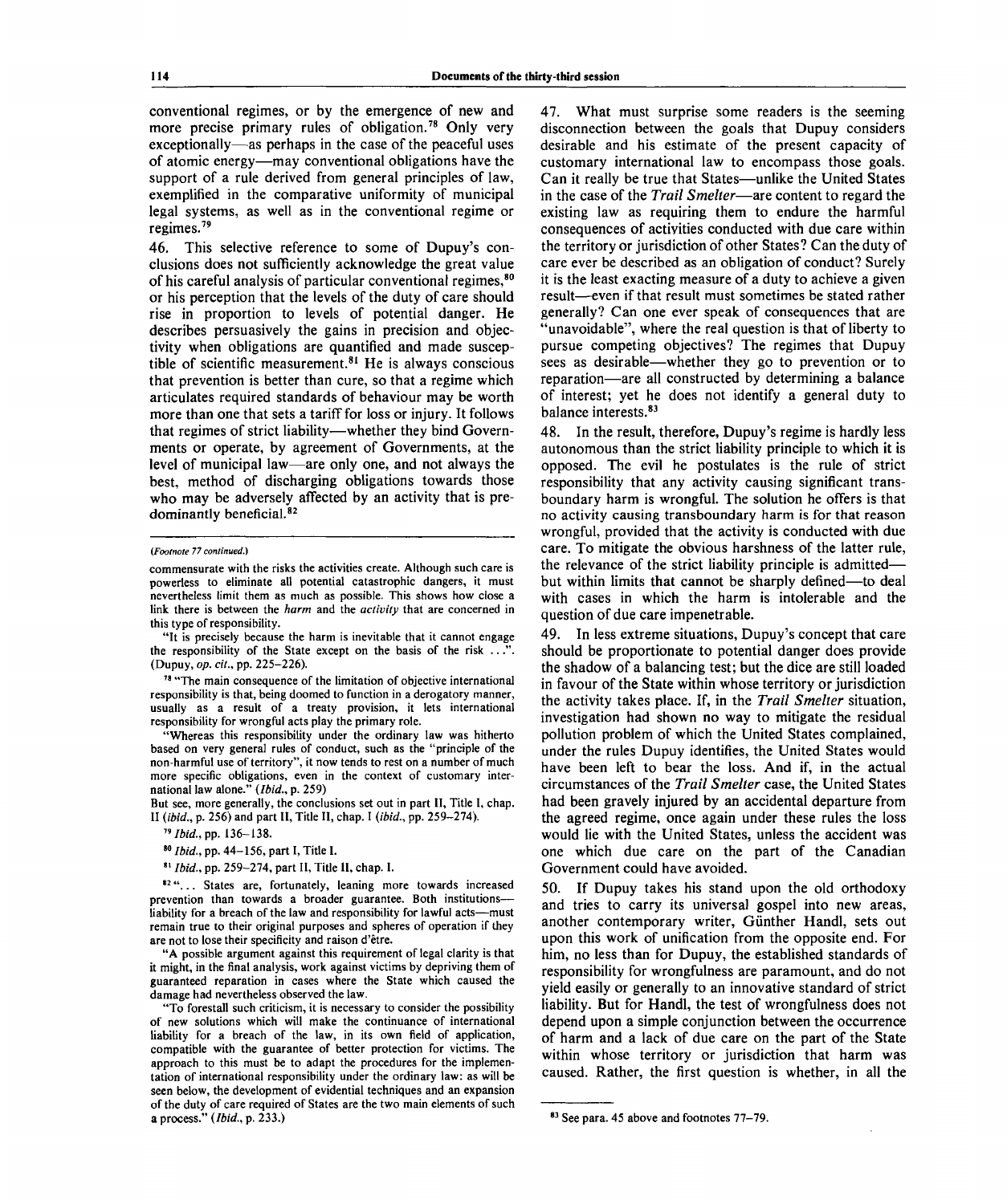circumstances of the case, the occurrence of the harm establishes the objective element of wrongfulness, and that question turns upon a balance of interests, calculated with reference to all relevant factors.<sup>84</sup>

51. If, upon a balance of interests, the objective element of wrongfulness is established, and the State within whose territory or jurisdiction the harm arose had knowledge of the harm and time to act, the wrongfulness of the conduct giving rise to the harm is attributable to that State.<sup>85</sup> Thus, there is no difficulty in bringing within the rules of State responsibility for breach of an international obligation cases of chronic and notorious harm, entailing wrongfulness. The case which is difficult is that of sudden, accidental harm—harm caused, perhaps, by the human error of ship's navigator or an employee of a privately owned steel plant—harm which cannot reasonably, on any objective or subjective basis, be attributed to the State. In such cases Handl finds in State practice<sup>86</sup> the same tendency that the Commission had discerned in circumstances which preclude wrongfulness. That is to say, a situation not in conformity with an international obligation escapes the taint of wrongfulness because the test of attribution has not been satisfied; but the victim State is felt to be as much entitled to redress as it would have been, had attribution been established.<sup>87</sup>

52. In their different ways, therefore, Dupuy and Handl—two writers whose respect for the classic rules of State responsibility is not in question—reach the frontiers of the capacities of those rules, and are driven to contemplate the need for complementary systems of obligation.<sup>88</sup> The world of legal scholarship then divides. Some are tempted to consign the essential problem to the realm of politics, by holding that a complementary system—however necessary it may be—remains forever hypothetical until it has been captured in an international agreement: others believe that there is an onus upon lawyers to describe, and assign to its proper place in general doctrine, a complementary system of obligation that is absolutely necessary in modern inter-State relationships, and already fitfully evidenced in non-conventional State practice.<sup>89</sup>

#### **B. Elements in striking a balance of interests**

53. It would be, to say the least, a daunting problem to try to resolve the divergence of views and policies described in the previous paragraph, without drawing upon the massive record of continuing international effort to reach universal, regional and bilateral agreements, understandings and guide-lines, that do play some part in regulating obligations relating to transboundary harm. Moreover, one can expect only limited help from judicial and arbitral decisions, for reasons made clear by the International Court of Justice in its judgements, delivered 25 July 1974, in the *Fisheries Jurisdiction* cases:

The most appropriate method for the solution of the dispute is clearly that of negotiation.  $\dots$  It is implicit in the concept of preferential rights that negotiations are required in order to define or delimit the extent of those rights .. . The obligation to negotiate thus flows from the very nature of the respective rights of the Parties; to direct them to negotiate is therefore a proper exercise of the judicial function in this case.<sup>9</sup>

54. It is, however, a feature of the modern world—of which there is ample evidence in the jurisprudence of the Court—that the resolution of disputes between States may turn as much upon the adjustment of competing interests as upon the ascertainment and application of prohibitory rules.<sup>91</sup> General rules relating to transboundary harm are apt to contain both elements; and in this may lie a root cause of uncertainty and disagreement. No one doubts the essential message of the *Trail Smelter<sup>92</sup>* and *Corfu* Channel<sup>93</sup> cases and the Stockholm Declaration,<sup>94</sup> that transboundary harm, even if unintended, can be wrongful and therefore prohibited; but the problem of reconciling the rights of two or more sovereignties remains.<sup>95</sup>

90  *Fisheries Jurisdiction (United Kingdom* v. *Iceland),* Merits, Judgment, *I.C.J. Reports 1974,* pp. 31-32, paras. 73-75 (excerpts); and *Fisheries Jurisdiction (Federal Republic of Germany* v. *Iceland),* Merits, Judgment, *ibid.,* p. 201, paras. 65-67 (excerpts).

91 See for example, *Fisheries* (United Kingdom *v* Norway), Judgment of 18 December 1951, *I.C.J. Reports 1951,* p. 116; and the *North Sea Continental Shelf* cases, Judgment of 20 February 1969, *I.C.J. Reports 1969,* p. 3.

<sup>84</sup> See, for example, Handl, "Balancing of Interests ... " *(loc. cit.)* (footnote 15 above), p. 156.

<sup>&</sup>lt;sup>85</sup> This, of course, is the principle enunciated by the I.C.J. in its Judgment of 9 April 1949 in the *Corfu Channel* case (Merits):

<sup>&</sup>quot;Such obligations [i.e., to notify the existence of a minefield in territorial waters and to warn approaching ships] are based .. . on certain general and well recognized principles, namely: elementary considerations of humanity, even more exacting in peace than in war; the principle of the freedom of maritime communication; and every State's obligation not to allow knowingly its territory to be used for acts contrary to the rights of other States." *(I.C.J. Reports 1949,* p. 22.)

<sup>86 &</sup>quot;State liability for accidental transnational environmental damage by private persons" (loc. cit.) (footnote 15 above), pp. 540-553.

<sup>87</sup> See art. 35 (Reservation as to compensation for damage) in the draft articles on State responsibility (part 1) and the Commission's commentary thereto *(Yearbook* .. . *1980,* vol. II (Part Two), pp. 61-63.

<sup>88</sup> Both writers differ from the Special Rapporteur by attaching some importance to the criterion of "ultra-hazardous" as a justification for what they regard as a departure from the normal rules of State responsibility. As to this, see the preliminary report, para. 18 *(Yearbook* .. . *1980,* vol. II (Part One), p. 252, document A/CN.4/33 4 and Add.1 and 2); but see also P. Cahier, "Le problème de la responsabilite pour risque en droit international", in *International Relations in a Changing World,* Institut Universitaire de Hautes Etudes Internationales (Geneva) (Leyden, Sijthoff, 1977), p. 411 .

<sup>89</sup> This division of opinion was foreseen by Jenks, in relation to his own characterization of the subject:

The concept of a general liability for ultra-hazardous activities, will, unless and until it is formulated by a generally accepted international convention, clearly be unacceptable to those for whom international law is still a limited body of specific rules deriving their authority from the explicit consent of States. Pending any such convention, the concept presupposes the view that international law is not a limited body of specific rules, but a body of living principle and developing precedent growing with the needs of international society." (Loc. cit. (footnote 15 above), p. 177).

<sup>&</sup>lt;sup>92</sup> See footnote 26 above.

<sup>93</sup>  *I.C.J. Reports 1949,* p. 4.

<sup>94</sup> See footnote 62 above.

<sup>95</sup> See, in this connection, Reuter's observations:

<sup>&</sup>quot;.. . the circumstances in which extremely serious damage may be caused as a result of modern-day technological developments pose problems which are only just beginning to come within the purview *(Continued on next page.)*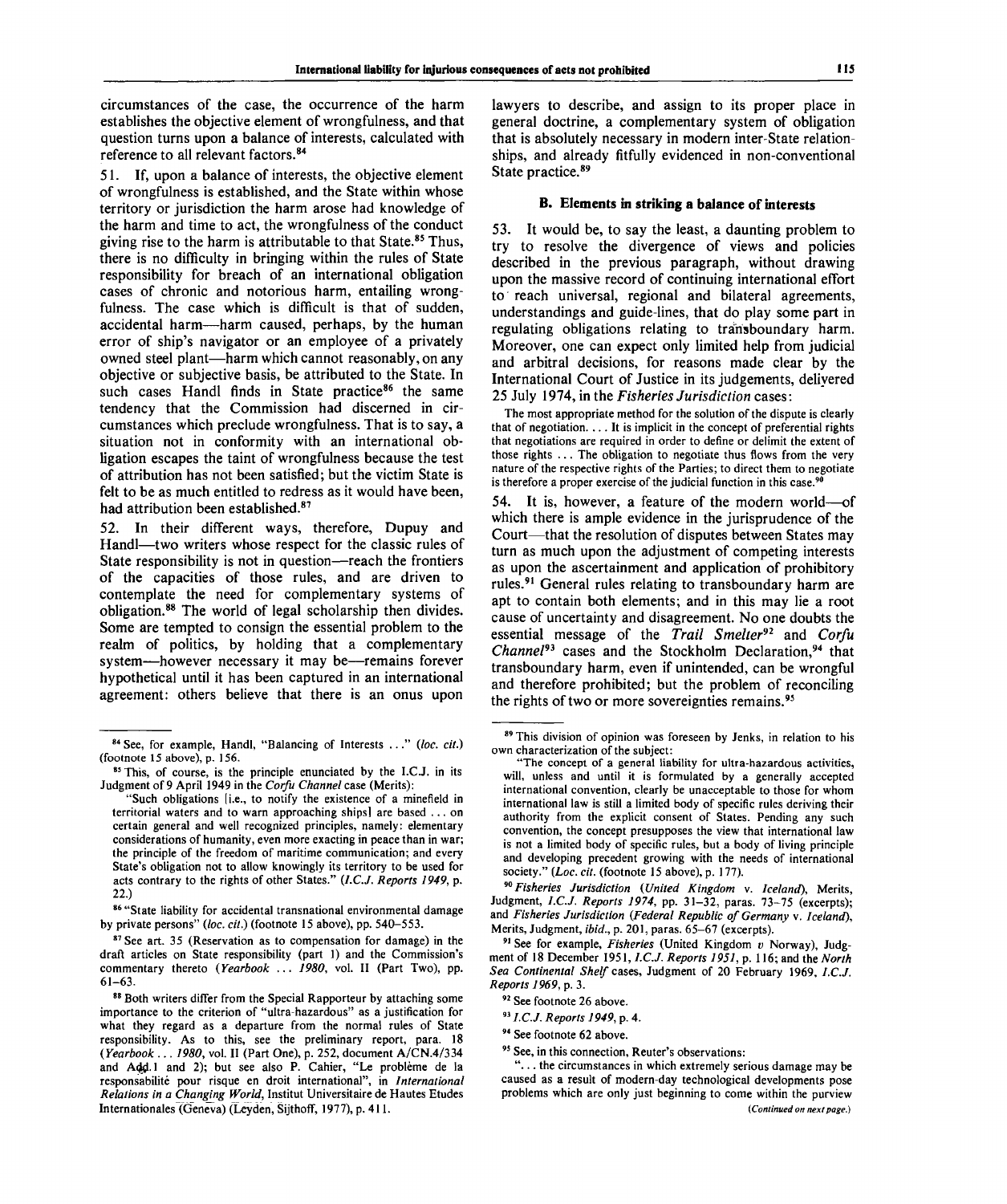55. There are at least very strong indications that, subject to the specific content of any particular obligation, and subject to the question of thresholds, the interests of the States whose sovereign rights are in question would be

#### *(Footnote 95 continued.)*

of national legal systems, but which public international law will be unable to ignore much longer. A lawful act of a State may cause incalculable damage; .. . we would thus have to lay down new rules. ... It is doubtful whether we can stretch the limits of responsibility for wrongful acts indefinitely without attacking its very foundations

"Do not the rules of territorial sovereignty lay down the principle of the prohibition of any physical activity that affects the territory of a State from a source located in the territory of another State (physical interference)? If such a rule exists, it makes any harmful act having its physical origin in the territory of another State a breach of international law; reference might be made in this respect to famous precedents such as the *Trail Smelter Arbitration.* However, this rule certainly does not exist in as general a form as has just been stated .. . Although there can be no responsibility for acts of nature, as soon as man is involved, either through an act or an omission, the problem of responsibility arises.

"Let us take the case of a dam that bursts. If we formulate a rule that States must ensure that all constructional work done in their territory is totally accident-proof, we shall definitely remain within the realm of traditional responsibility: the complainant State will have to furnish proof of negligence on the part of the State complained against, which will, where appropriate, be able to invoke one of the traditional grounds for exoneration, such as *force majeure* (if, for example, the dam burst because of an earthquake).

"We could, however, formulate a slightly different rule, as follows: a State is not entitled to perform acts in its territory that might be abnormally dangerous for other States, in particular neighbouring States. In such a case, it is not the materialization of the danger, namely, a disastrous accident, that entails responsibility, but simply the performance of the act, such as the construction of the dam. Strictly speaking, such a rule, assuming it exists, makes it possible for the matter to remain within the framework of traditional responsibility; it presupposes the existence of rather sensitive standards and guidelines for the definition of an abnormal danger. Although it cannot be asserted that such a rule exists, it might be possible to find some traces of it in regard to good neighbourliness or in areas such as space experiments and nuclear tests.

"Simply making a slight change in the hypothetical rule we have just formulated removes the subject from the province of traditional responsibility. We have only to consider that certain risks, which are normal enough for no prohibition to be placed on the enterprises that create them, entail an obligation to make reparation for damage if the risk materializes. In such a case, responsibility exists without any breach of a rule of international law. The act is lawful, but it entails an obligation of reparation. Responsibility is bound up with mere causality. No one can say at present that such a rule exists in international law; but since mankind has never shrunk from highly dangerous undertakings, the rule might be adopted at least in part. In any event, claims have already been made on the basis of mere causality; in cases of nuclear accidents, for example, compensation has been paid, but always *ex gratia,* thus precluding any conclusions about legal obligations.

weighed;<sup>96</sup> and the incidence of the prohibitory rule in the particular case would be the result of that weighing. In the *Nuclear Tests* case, the joint dissenting opinion of Judges Onyeama, Dillard, Jiménez de Aréchaga, and Waldock, had this to say:

.. we cannot fail to observe that, in alleging violations of its territorial sovereignty and of rights derived from the principle of the freedom of the high seas, the Applicant also rests its case on long-established—indeed elemental—rights, the character of which as *lex lata* is beyond question. In regard to these rights the task which the [International] Court [of Justice] is called upon to perform is that of determining their scope and limits vis-à-vis the rights of other States.<sup>97</sup>

56. Although the rules of obligation that determine the wrongfulness of transboundary harm lie outside the province of the present topic, we must understand their nature; for on this the raison d'être of the present topic depends. If all transboundary harm were wrongful—or if its wrongfulness always depended upon the breach of a rule which left no margin for appreciation, or which entailed no comparison between the value of the activity and the extent of its harmful transboundary consequences—rules yielded by the present topic might still be needed; but their scope would be comparatively small. They could, for example, cover situations in which there are circumstances precluding wrongfulness.<sup>98</sup> and some categories of accidental harm. If, however, the wrongfulness of transboundary harm commonly depends upon a balance of interests, the development of the present topic is essential to the efficacy of the rules that determine wrongfulness.

57. This point is so important that it justifies expansion. The hypothesis is that activities capable of causing substantial transboundary harm would be unduly hampered if they were circumscribed by rigid rules of the kind that regulate deliberate invasions of sovereignty, and that such activities would be oppressive, if they were under no effective legal constraint. As States are not obliged to

98 See footnote 87 above.

<sup>&</sup>quot;It has been pointed out that this practice could be fitted into the general framework of international responsibility by means of a presumption: the State would be required to make reparation because it would be presumed to have acted without taking all the necessary precautions. Such a solution would be possible, provided however the presumption was not absolute; otherwise, the explanation would simply be a verbal one and tantamount to saying that, in a given technology, people are aware of the risks involved and of ways of avoiding them effectively. The inference is that in a time of trial and error in the face of new technologies, it is difficult to establish responsibility, if responsibility is needed, on a basis other than causality." *(Op. cit.* (see footnote 15 above), pp. 591-594.)

<sup>96 &</sup>quot;Though the position may soon change, general international law (or customary law) contains no rules or standards related to the protection of the environment as such. Three sets of rules have major relevance nonetheless. First, the rules relating to state responsibility have a logic and vitality not to be despised or taken for granted. Secondly, the territorial sovereignty of States has a double impact. It provides a basis for individualist use and enjoyment of resources without setting any high standards of environmental protection. However, it also provides a basis for imposition of State responsibility on a sovereign State causing, maintaining, or failing to control a source of nuisance to other States. Thirdly, the concept of the freedom of the seas (and its clear equivalent in the case of outer space and celestial bodies) contains elements of reasonable user and non-exhaustive enjoyment which approach standards for environmental protection, although they are primarily based upon the concept of successful sharing rather than conservation in itself." (I. Brownlie, "A survey of international customary rules of environmental protection". *Natural Resources Journal* (Albuquerque, N.M., vol. 13. No. 1 (January 1973), p. 179.) See also J. Andrassy, "Les relations internationales de voisinage", *Recueil des cours . . . 1951*—// (Paris, Sirey, 1952), vol. 79, especially pp. 105-112, and Handl, "Territorial sovereignty .. ." *(be. cit.)* (see footnote 15 above).

<sup>97</sup>  *Nuclear Tests (Australia* v. *France),* Judgment of 20 December 1974, *I.C.J. Reports 1974.* p. 367, para. 113. See also the identical passage in *Nuclear Tests (New Zealand* v. *France),* Judgment of 20 December 1974, *ibid.,* p. 519, para. 48.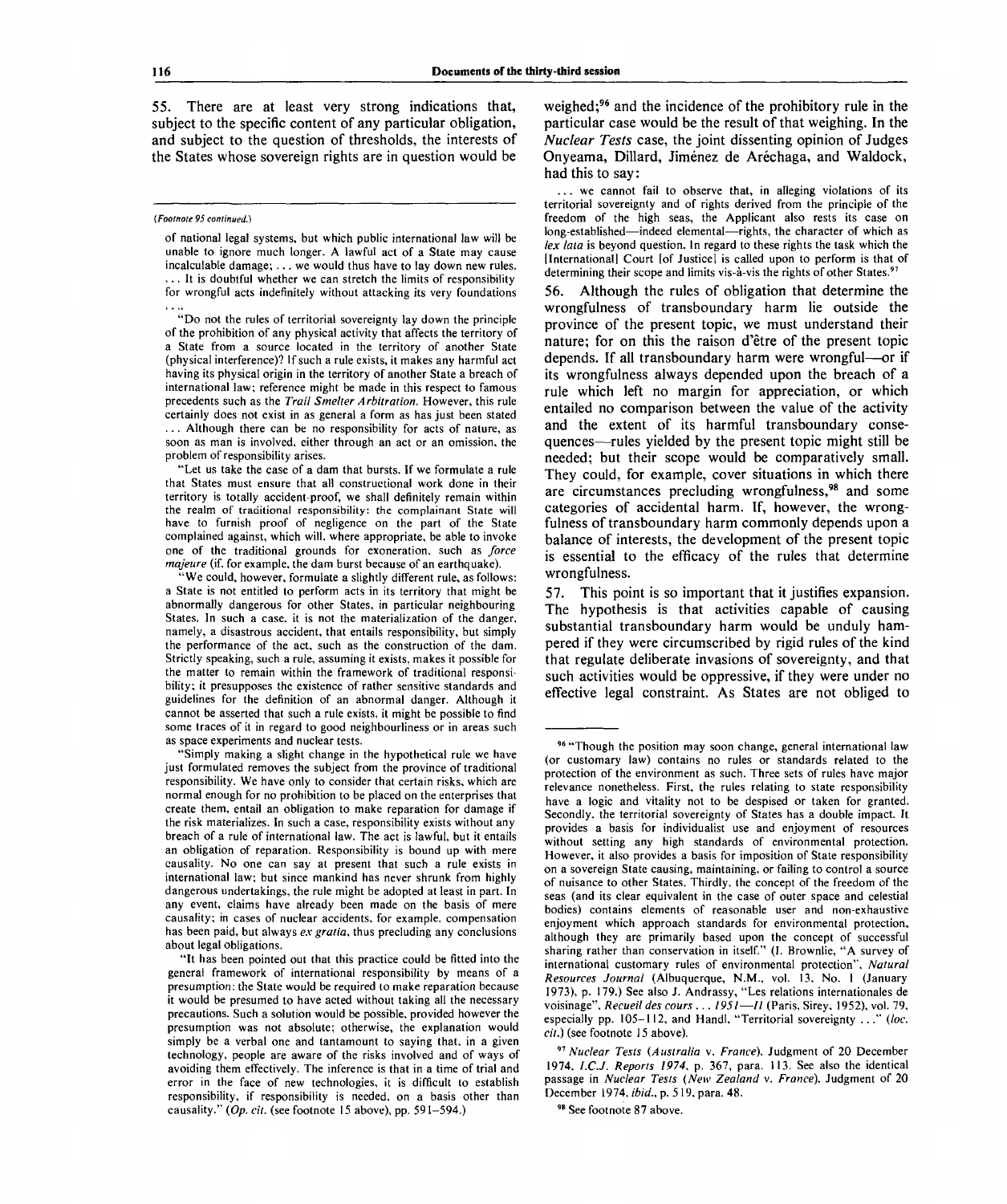submit their differences to third party settlement, and as questions involving balances of interest entail large elements of policy choice, the practical application of rules containing a balance of interest test will ordinarily involve more than the fixing of the point of wrongfulness; for that is a system under which the winner would take all. Under such a system each State would be encouraged to rely upon its untested belief that the aggravation it was causing fell on the right side of the median line.

58. The rules as to wrongfulness therefore occupy a central place within a larger, equitable framework of obligations arising out of acts not prohibited by international law. The effect of the double regime is to leave a good deal of latitude for the accommodation of competing interests, and yet to insist that no State is required by customary international law to submit to unlimited deleterious intrusions upon its territory, or in areas that are the common heritage of mankind, even if compensation is offered. "Smoke easements" have their place in international, as in national, affairs; and, where there is chronic pollution and a rising environmental standard, groups of States may have to share the cost of eradicating a localized evil which affects group interests. States are, however, entitled to insist that some kinds and degrees of transboundary harm are intolerable, and must stop.

59. In summary, it is not within the province of the present topic to determine, in any given context, either the point of intersection of harm and wrong, or the proportions in which duties of prevention and promises of indemnification may contribute to the fixing of the point of wrongfulness. Nevertheless, the point of intersection of harm and wrong is always fixed on a scale that extends into the province of the present topic; and therefore it cannot be fixed without reference to the content of the present topic. Not all transboundary harm is wrongful; but substantial transboundary harm is never legally negligible. Conversely, it is the policy of the law to allow each sovereign State as much freedom, in matters arising within its territory or jurisdiction, as is compatible with the freedoms of other States; but no activity which generates or threatens substantial transboundary harm may be pursued in disregard of obligations that arise, *ipso facto,* in customary international law.

60. On the scale of harm, what lies on the far side of the point of wrongfulness is prohibited; and disobedience of that prohibition engages the rules of State responsibility. On the near side of the point of wrongfulness, activities which generate, or threaten to generate, substantial transboundary harm are carried on subject to the interests of other States. Those interests may be quantified, as in the case of the rights of compensation established by the Convention on International Liability for Space Objects<sup>99</sup> or they may be at large: they may have as much substance as a right arising in consequence of wrongful action; or, depending on the equities, they may amount to no more than a right to be informed and consulted and to have submissions considered in good faith.

#### **C. Reflections of the double system in State practice**

61. One famous passage of the *Lake Lanoux* arbitral award of 16 November 1957 is so succinct that it has a faintly sibylline ring:

France is entitled to exercise her rights; she cannot ignore Spanish **interests** 

Spain is entitled to demand that her rights be respected and that her interests be taken into consideration.<sup>100</sup>

"Spain", says the tribunal disapprovingly, "tends to put rights and simple interests on the same plane".<sup>101</sup> However, "Account must be taken of all interests, of whatsoever nature .. . even if they do not correspond to a right."<sup>102</sup> And if they do correspond to a right? Then, of course, they are no longer merely "interests", but "rights". One aspect of the duty which each State may owe to others is to protect them and their nationals from serious transboundary harm, arising within its territory or jurisdiction.<sup>103</sup> If such harm is wrongful, it breaches the right of the other State concerned, and engages the responsibility of the State within whose territory or jurisdiction the harm was generated.

62. But, even if such harm is not wrongful, it constitutes an interest that must be taken into consideration; and that, said the tribunal, is not a purely formal requirement. The State on which the obligation falls must give such interests every satisfaction compatible with the pursuit of its own interests, and ... show that in this regard it is genuinely concerned to reconcile the interests of the other riparian State with its own.<sup>104</sup>

#### And, as the tribunal observed in another context,

All negotiations tend to take on a global character; they bear at once upon rights—some recognized and some contested—and upon interests; it is normal that, when considering adverse interests, a Party does not show intransigance with respect to all of its rights. Only thus can it have some of its own interests taken into consideration.<sup>10</sup>

63. In chapter II of the present report the sequence and manner was noted in which the *Trail Smelter* tribunal approached the issues that remained for decision in its second and last award (see paras. 27 and 28 above). It is often supposed that this precedent is vitiated by the prior agreement of the parties to treat the occurrence of harm as wrongful, but there is no justification for this view. The United States of America certainly regarded the damage which had occurred as wrongful.<sup>106</sup> Equally certainly,

103 In the *Lake Lanoux* case, the arbitral tribunal did not have to consider whether there was indeed "a principle which prohibits the upstream State from altering the waters of a river in such a fashion as seriously to prejudice the downstream State" because it had earlier found that the French hydro-electric scheme would not alter the waters of the River Carol. *(Ibid.,* p. 308, para. 13.)

*]05Ibid.,* p. 311, para. 18.

106 "... It is believed to be proper for the Government of the United States to look to the Canadian Government to cause such action to be *{Continued on next page.)*

<sup>100</sup> United Nations, *Reports of International Arbitral Awards,* vol. XII (Sales No. 63.V.3), p. 316, para. 23.

*<sup>101</sup> Ibid.,* p. 3 15, para. 23.

<sup>&</sup>lt;sup>102</sup> Ibid., para. 22. The Tribunal added:

<sup>&</sup>quot;Only such a solution complies with the terms of Article 16 [of the Additional Act of 26 May 1866 concerning the use of the waters of Lake Lanoux], with the spirit of the Pyrenees Treaties, and with the tendencies which are manifested in instances of hydro-electric development in current international practice." *(Ibid.)*

*<sup>104</sup> Ibid.,* p. 314, para. 22.

<sup>&</sup>lt;sup>99</sup> See footnote 22 above.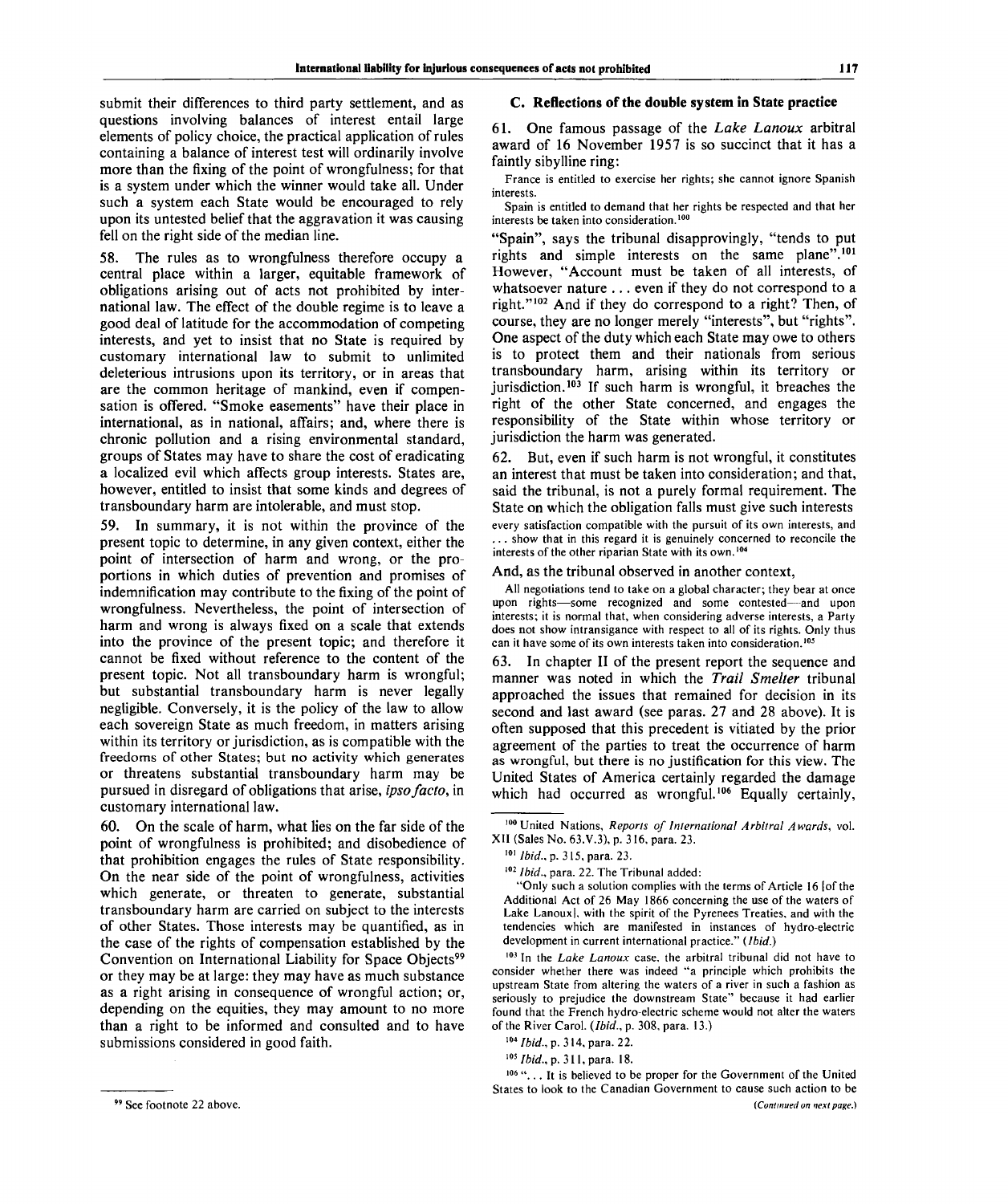Canada believed—though incorrectly—that the matter complained of by the United States did not constitute a dispute between the two Governments.<sup>107</sup> The Canadian Government went to considerable lengths to ensure both that the question of international wrongfulness was not prejudged and that the tribunal had full discretion to adjust the interests of all concerned without a prior finding of wrongfulness.<sup>108</sup>

64. It should now be pointed out that the *Trail Smelter* tribunal had at its disposal, and used, not only the legal techniques which determine the existence and breach of a primary rule of obligation, but also the complementary techniques that assign responsibilities (or liabilities) in relation to conduct not prohibited by international law. For, quite exceptionally, this tribunal was asked to do for the interested parties something that they would ordinarily

"Canadian interests have for a number of years been trespassing on the territory of the United States and on personal and property rights in the State of Washington. The Canadian interests seem to desire to continue so to trespass. ". . . The discharge of sulphur dioxide from the smelter at Trail .. . in such quantities and at such rates as to cause pollution of the air in the State of Washington has been at all times and is now wrongful. It ought of right to cease." (Extracts from Note No. 194 of 27 January 1934, from the Secretary of State of the United States, Cordell Hull, to the American Minister in Canada, W.D. Robbins, *Foreign Relations of the United States,* 1934, vol. I *(op. cit.,* pp. 875 and 896.) See also para. 31 above.

<sup>107</sup> "... When similar problems arise in the case of other smelters in Canada and the United States, a permanent and satisfactory solution is normally to be found in the acquisition, by purchase or otherwise, of smoke easements....

"When the matter was brought to the attention of the Canadian Government,... The simplest course would have been to point out that the alleged facts complained of were civil and not international wrongs. The complainants, if they were unable to obtain satisfactory settlements by agreement, could always seek redress in the manner appropriate to a civil dispute between individuals in one country claiming to be injured by a corporate enterprise operating in another country." (Extracts from Note 13, paras. 4, 6 and 7, of 17 February 1934, from the Prime Minister and Secretary of State for External Affairs of Canada, R.B. Bennett, to the American Minister in Canada, W.D. Robbins, *ibid.,* p. 899.) See also para. 30 above.

108 The questions put to the tribunal were framed in terms, not of Canadian obligation, but of the Trail Smelter's obligations (see footnote 38 above, art. Ill of the arbitral convention; see also Read, *loc. cit.,* pp. 223-227, and paras. 34 and 35 above).

Canada asked for, and obtained a categorical assurance from the United States that nothing had been prejudged (see Note No. 194 of 27 January 1934, from the Secretary of State of the United States, Cordell Hull, to the American Minister in Canada, W.D. Robbins, *Foreign Relations of the United States, 1934,* vol. I *(op. cit.),* pp. 874-885; and Note No. 259 of 14 March 1934 between the same parties, *ibid.,* pp. 915-918). The exchange of correspondence between the two Governments on this point was part of the *travaux preparatoires* of which the tribunal had cognizance (see para. 23 above).

The tribunal itself, in its first award, noted that its findings as to damage incurred after 1931 and the amount of the idemnity payable in respect of that damage did not depend upon a prior determination of wrongfulness: "the Tribunal finds it unnecessary to decide whether the facts proven did or did not consitute an infringement or violation of sovereignty of the United States", because the arbitral convention was a sufficient authority for payment of losses found to have been incurred (United Nations, *Reports of International Arbitral Awards,* vol. Ill *(op. cit.), p.* 1932).

do for themselves—that is, to construct a regime which, while paying full regard to the primary rule which determines the wrongfulness of harm, also fixes the conditions which the parties will regard as compliance with that rule. The negotiation between the parties, and the reasoning by which the tribunal arrived at its decisions, have been traversed above in chapter II, and could reasonably be regarded as a working model of basic themes in this report.

65. Occasionally, in bilateral State practice, one may discover the same preference that Canada exhibited in the *Trail Smelter* case to seek a settlement that does not turn upon the acknowledged breach of an international obligation. For example, in the well-known case of damage caused to Japanese fishermen by United States atmospheric nuclear tests in the Pacific, in 1954, compensation was asked and paid on the basis of harm done.<sup>109</sup> Doubtless it was in the minds of Japanese and United States negotiators that a lack of care in the conduct of the tests might have been alleged. Doubtless also Japan's desire for satisfaction stopped short of raising a legal obstacle to the continuance of testing. Even so, such a case fits well enough into the framework outlined in the present chapter. There were no factors which might have been held to reduce Japan's entitlement to full compensation for material damage sustained, even if the incident were placed outside the zone of wrongfulness in the scale of harm.

66. Very occasionally in treaty practice—as in the well-known article 22 of the 1958 Convention of the High Seas, dealing with the right of visit<sup>110</sup>—an activity is expressly conditioned by the liability to pay compensation for any loss or damage sustained by an innocent suspect; this is a liability without fault. In general, such a provision serves much the same purpose as the equally strict

109 The *"Fukuryu Maru"* incident. See M.M. Whiteman, ed., *Digest of International Law,* vol. 8, (Washington, D.C., U.S. Government Printing Office, 1967), pp. 764-768.

#### *"Article 22*

"1. Except where acts of interference derive from powers conferred by treaty, a warship which encounters a foreign merchant ship on the high seas is not justified in boarding her unless there is a reasonable ground for suspecting:

"(a) That the ship is engaged in piracy; or

110

"( $b$ ) That the ship is engaged in the slave trade; or

"(c) That though flying a foreign flag or refusing to show its flag, the ship is, in reality, of the same nationality as the warship.

"2. In the cases provided for in subparagraphs *(a), (b)* and *(c)* above, the warship may proceed to verify the ship's right to fly its flag. To this end, it may send a boat under the command of an officer to the suspected ship. If suspicion remains after the documents have been checked, it may proceed to a further examination on board the ship, which must be carried out with all possible consideration.

" 3. If the suspicions prove to be unfounded, and provided that the ship boarded has not committed any act justifying them, it shall be compensated for any loss or damage that may have been sustained." (United Nations, *Treaty Series,* vol. 450, pp. 92 and 94.)

I. Brownlie cites article 22 as an example of a rule which provides for compensation for the consequences of acts which are not unlawful in the sense of being prohibited, in *Principles of Public International Law,* 3rd ed. (Oxford, Clarendon Press, 1979), p. 443. See also article 110 of the draft convention on the law of the sea (A/CONF.62/L.78 and Corr. 3 and 8).

*<sup>(</sup>Footnote 106 continued.)*

taken as will prevent the pollution of the air in the State of Washington by smelter fumes .. .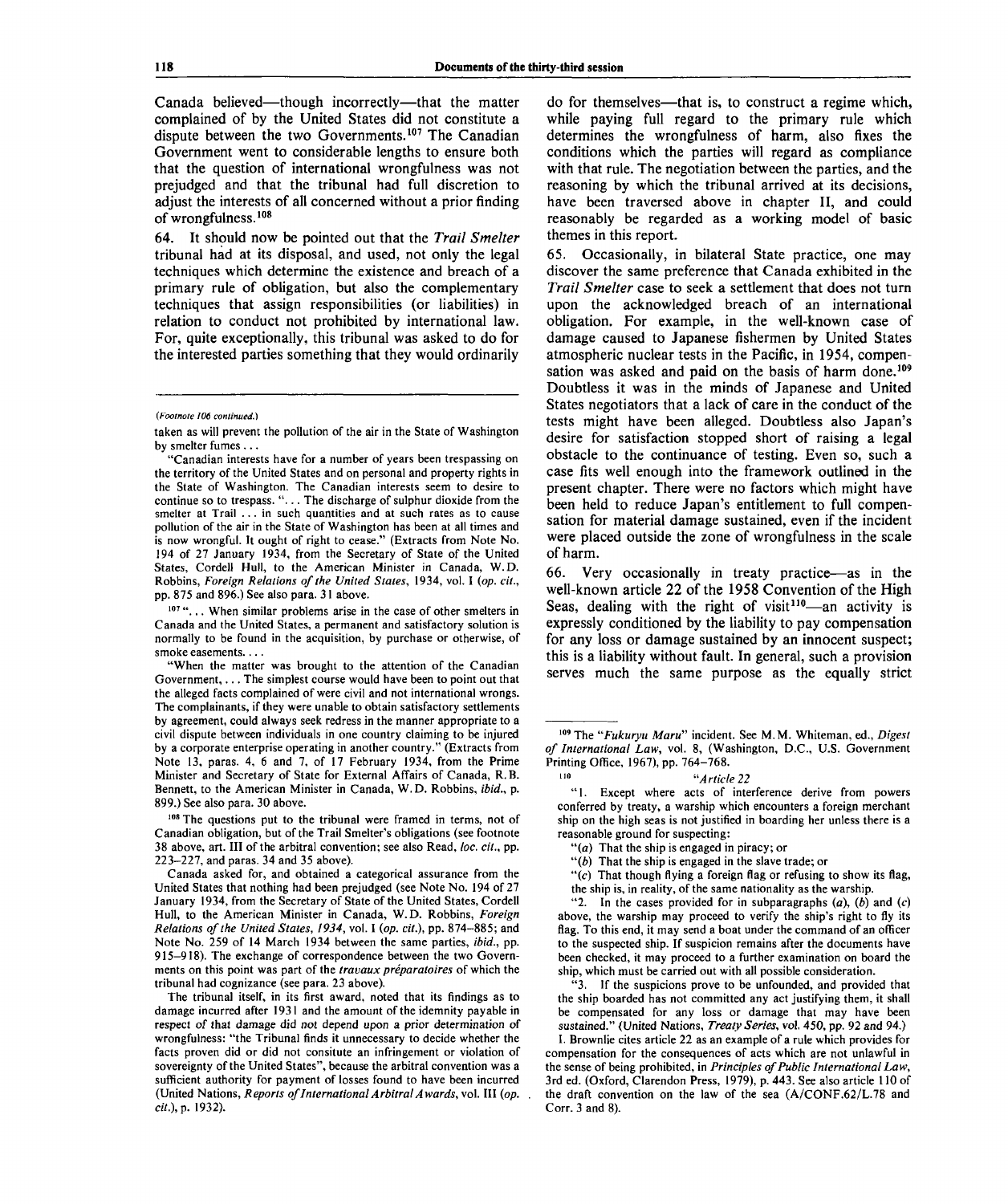obligations contained in the Convention on International Liability for Damage caused by Space Objects, 1971, and in the second and last award of the *Trail Smelter* tribunal (see paras. 37-39 above). If one begins from the position of principle that the State should not be the guarantor of good behaviour within its territory and jurisdiction, these liabilities<sup>111</sup> are burdens assumed voluntarily—or, in view, perhaps, of the "abnormal" dangers that the activities in question entail. If, however, one begins from the standpoint that the world cannot afford a gap between the authority and the responsibility that international law reposes in States, these liabilities are prudent measures to move the point of intersection between harm and wrong, so that the State accepting the commitment gains additional freedom to act lawfully, but does not charge the cost to other States.

67. It would be pointless to attempt to marshal the general evidence of State practice upon so large a question: it is more appropriate that the Commission should develop and clarify the issues, so that Governments will in due course have the opportunity to make deliberate choices. The Special Rapporteur does, however, see a reflection of the will of Governments in the

Principles of the Stockholm Declaration<sup>112</sup> and in other legislative references to the need for the orderly development of international law in the areas with which the present topic must deal. The equipoise of the two halves of Stockholm Principle 21 evokes a balancing of interests that cannot be attained in terms of the simple dichotomy between right and wrong. The repeated references, in the text of the draft Convention on the law of the sea and in other international instruments, to the "further development of international law relating to responsibility and liability"<sup>113</sup> is a further indication that solutions are not expected within a two-dimensional frame.

112 *"Principle 21*

#### *"Principle 22*

## **CHAPTER IV**

### **The nature and scope of the topic**

#### **A. The duty of care**

68. This report proceeds on the view that the entrance to the present topic is guarded by two large questions, rather than one. The first—which has been given pride of place and was posed again in the last paragraphs of the preceding chapter—is whether or not activities capable of causing substantial transboundary harm are, in general, regulated by a balance of interest test, rather than by an overriding emphasis either upon the way they arose or upon their actual or potential harmful effects. The second question is more vexed, and may be intrinsically less important, but it has dominated doctrinal discussion: that is, should the responsibility or liability of the State, in relation to transboundary harm generated within its territory or jurisdiction, extend to accidental consequences which the State could not have foreseen? The two questions are better treated separately.

69. The first of these two questions has been sufficiently traversed, but needs to be related to the duty of care or due diligence. There is no lack of authority for the proposition that substantive obligations are supported by a further obligation to ensure their effectiveness. The *Lake Lanoux* tribunal commented:

In fact, States are today perfectly aware of the importance of the conflicting interests brought into play by the industrial use of international rivers, and of the necessity to reconcile them by mutual concessions. The only way to arrive at such compromises of interests is to conclude agreements, on an increasingly comprehensive basis. International practice reflects the conviction that States ought to strive to conclude such agreements . . ..<sup>114</sup>

The duties to provide information, to afford consultation, and to consider in good faith representations made by another interested party are too well-established to need elaboration.

70. It is, however, instructive to consider the patterns of obligation found in treaty regimes that deal with dangerous, though beneficial, activities; for here we are in the heartland of the present topic—the area in which activities that cause actual or potential harm are saved from

<sup>&</sup>lt;sup>111</sup> In this paragraph no distinction has been made between cases of State activity and private activity. Despite the doctrinal importance of the question, it is rarely, if ever, that an actual dispute has turned upon the distinction.

<sup>&</sup>quot;States have, in accordance with the Charter of the United Nations and the principles of international law, the sovereign right to exploit their own resources pursuant to their own environmental policies, and the responsibility to ensure that activities within their jurisdiction or control do not cause damage to the environment of other States or of areas beyond the limits of national jurisdiction.

<sup>&</sup>quot;States shall co-operate to develop further the international law regarding liability and compensation for the victims of pollution and other environmental damage caused by activities within the jurisdiction or control of such States to areas beyond their jurisdiction." (See footnote 62 above.)

<sup>113</sup> A/CONF.62/L.78 and Corr.3 and 8, art.235; also arts. 139 and 263. See also, for example, art. 17 of the Convention on the Protection of the Marine Environment of the Baltic Sea Area (Helsinki, 22 March 1974) *{International Legal Materials* (Washington, D.C.), vol. XIII, No. 3 (May 1974), p. 546).

<sup>114</sup> United Nations, *Reports of International Arbitral Awards,* vol. XII *{op. cit.),* p. 308, para. 13.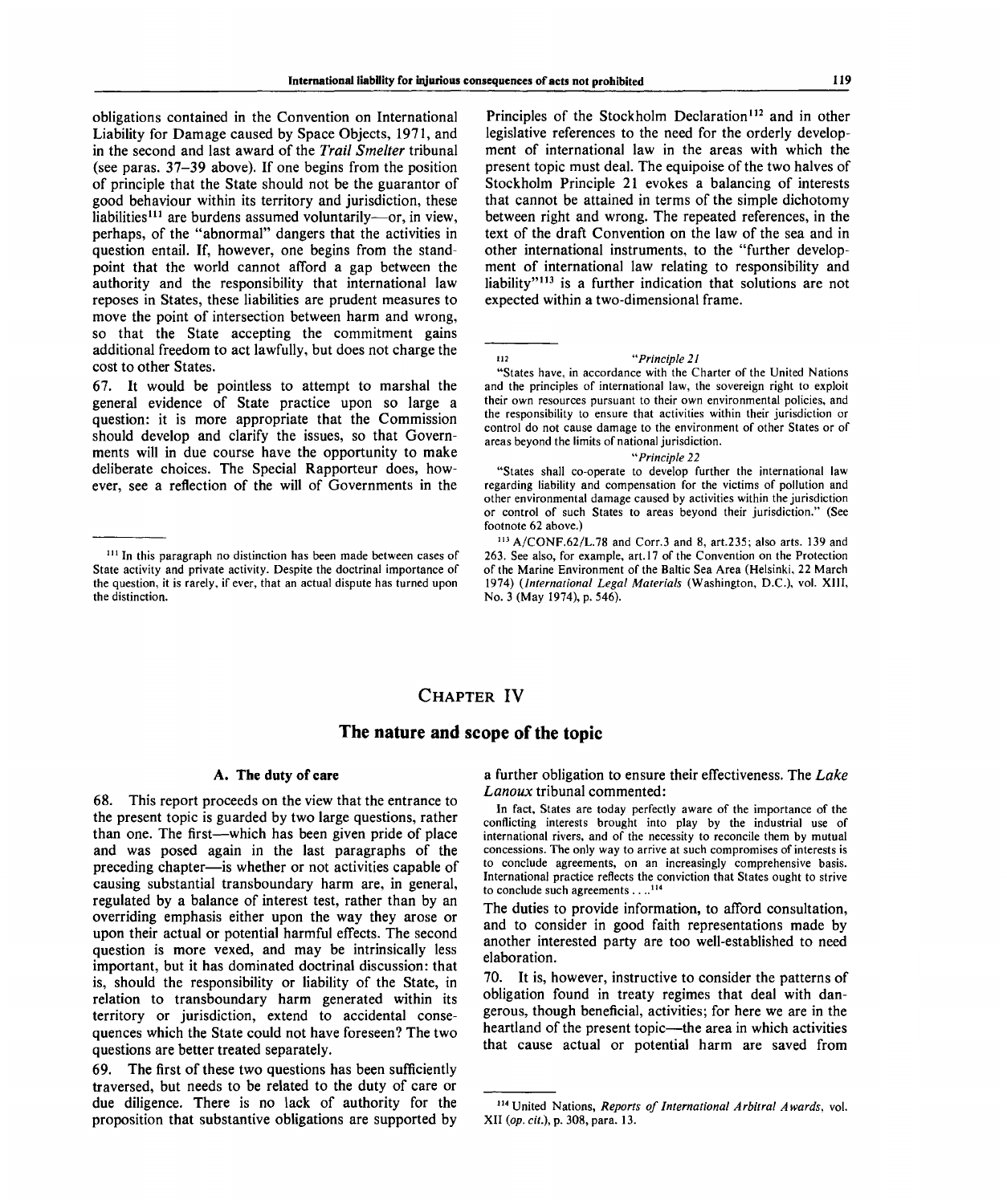wrongfulness and permitted to continue, on conditions that safeguard the interests of other States. One general conclusion is that conventions dealing with liability seldom stand in isolation: much more usually they are a link in a chain of obligations, which in turn form part of a larger international effort designed to prevent or minimize loss or damage arising from the particular activity.<sup>115</sup> Obligations of reparation, therefore, are not allowed to take the place of obligations of prevention.

*(b)* Similarly, the Convention on Third Party Liability in the Field of Nuclear Energy (Paris, 29 July 1960) (IAEA, *International Conventions on Civil Liabilty for Nuclear Damage,* Legal Series No. 4, rev. ed. (Vienna, 1976), p. 22); the Convention on the Liability of Operators of Nuclear Ships (Brussels, 25 May 1962) *(ibid.,* p. 34); the Vienna Convention on Civil Liability for Nuclear Damage (Vienna, 21 May 1963) *(ibid.,* p. 7); the Convention relating to Civil Liability in the Field of Maritime Carriage of Nuclear Material (Brussels, 17 December 1971) *(ibid.,* p. 55), were concluded against the background of regulatory measures designed to ensure that, in taking advantage of nuclear energy for peaceful purposes, mankind's exposure to the accompanying dangers is kept to a minimum. See, for example, the International Atomic Energy Safety Standards to protect health, ensure nuclear safety and minimize danger to life and to the environment, in 71. It is also a constant feature of these clusters of conventions that governments retain ultimate supervisory functions, even when they pass on to private operators the duty to provide compensation and to guarantee its payment.<sup>116</sup> Moreover, it can be stated, almost as an invariable rule, that the conventional regimes do not distinguish the cases in which the conduct of activities is in private hands from those in which it is carried on by agencies of the State.<sup>117</sup> The strictness of the standard of care tends to increase with the degree of danger inherent in the enterprise; and this standard is, of course, related primarily to obligations of prevention.

IAEA, *Experience and Trends in Nuclear Law,* Legal Series No. 8 (Vienna, 1972), pp. 3 *et seq.);* the safeguards on all fissionable material required in connection with the Treaty on the Non-Proliferation of Nuclear Weapons of 1 July 1968 (United Nations, *Treaty Series,* vol. 729, p. 169); the Convention on the Physical Protection of Nuclear Material of 3 March 1980 (NPT/CONF.II/6/Add.l); the International Convention for Safety of Life at Sea (London, 1 November 1974), especially chapter VIII on Nuclear Ships (IMCO publication, Sales No. 75.01.E; ILO Convention 115, concerning the Protection of Workers against Ionising Radiations (Geneva, 22 June 1960); and numerous other multilateral and bilateral agreements and other initiatives concerning nuclear safety.

*(c)* The Convention on International Liability for Damage caused by Space Objects, signed on 29 March 1972 (see footnote 22 above), is expressely based on the consideration that "notwithstanding the precautionary measures to be taken by States and international intergovernmental organizations involved in the launching of space objects, damage may on occasion be caused by such objects". The Treaty on principles governing the activities of States in the exploration and use of outer space, including the moon and other celestial bodies, of 27 January 1967, requires, in article III, that States Parties "carry on activities in the exploration and use of outer space, including the moon and other celestial bodies, in accordance with international law", and in article IV, that "The moon and other celestial bodies shall be used by all States Parties to the Treaty exclusively for peaceful purposes" (United Nations, *Treaty Series,* vol. 610, p. 208). These provisions and those of the Space Objects Convention have been filled out by the other substantive obligations of the Treaty and by other agreements on space activities, including the Convention on the Registration of Objects Launched into Outer Space (General Assembly resolution 3235 (XXIX) of 12 November 1974, annex) and the Agreement Governing Activities on the Moon and the other Celestial Bodies which, in article 7, requires States Parties to take measures to prevent the disruption of the existing balance of its environment, and also to take measures "to avoid harmfully affecting the environment of the earth through the introduction of extra-terrestrial matter or otherwise" (General Assembly resolution 34/68 of 5 December 1979, annex).

116 See, for example, the provisions of the following conventions concerning civil liability for nuclear damage: the Paris Convention of 29 July 1960 (see footnote 115 *(b)* above), arts. 3, 7, 10, 12 and 13; the Brussels Convention of 25 May 1962 *(ibid.),* arts. **Ill,** XI, XV and XVI; the Vienna Convention of 21 May 1963 *(ibid.),* arts. IV, V, VII, XII and XV; the Convention supplementary to the Paris Convention of 29 July I960 (Brussels, 31 January 1963) (IAEA, *International Conventions ... (op. cit.),* p. 43, arts. 3, 5 and 13; and of the conventions on civil liability for oil pollution damage: the Brussels Convention of 29 November 1969 (see footnote 115(a) above), arts. VII and X; the London Convention of I May 1977, arts. 8 and 13. See also Dupuy, *op. cit.,* pp. 151-153.

<sup>117</sup> Under article II of the Convention on International Liability for Damage caused by Space Objects (see footnote 22 above), the "launching State" is absolutely liable. The term "launching State" means:

- "(i) A State which launches or procures the launching of a space object;
- "(ii) A State from whose territory or facility a space object is launched" (art. I, para. *(c)).*

<sup>115</sup>  *(a)* The International Convention on Civil Liability for Oil Pollution Damage (Brussels, 29 November 1969) (IMCO publication, Sales No. 77.16.E) and the Convention on Civil Liability for Oil Pollution Damage Resulting from Exploration for and Exploitation of Seabed Mineral Resources (London, 1 May 1977) (United Kingdom, *Final Act of the Intergovernmental Conference on the Convention on Civil Liability for Oil Pollution Damage from Offshore Operations,* Cmnd. 6791 (London, H.M. Stationery Office, 1977), p. 7), must be seen in the wider context of the generalized duty of regulation to prevent pollution of the seas in Article 24 of the 1958 Convention on the High Seas (United Nations, *Treaty Series,* vol. 450, p. 96)—of the International Convention for the Prevention of Pollution of the Sea by Oil, (London, 12 May 1954) *(ibid.,* vol. 327, p. 3), subsequently amended several times to provide for ever-higher standards (amendments of 1962, 1969 and 1971: see IMCO publication, Sales No. 78.OLE), and the general and detailed provisions designed to combat marine pollution contained in a large number of universal and regional conventions, and the recommendations of international bodies. See, for example, the Agreement for Co-operation in Dealing with Pollution of the North Sea by Oil (Bonn, 9 June 1969) (United Nations, *Treaty Series,* vol. 704, p. 4); the International Convention relating to Intervention on the High Seas in Cases of Oil Pollution Casualties (Brussels, 29 November 1969) IMCO publication, Sales No. 77.15.E); the Agreement between Denmark, Finland, Norway and Sweden concerning Co-operation in Measures to Deal with Pollution of the Sea by Oil (Copenhagen, 16 September 1971) (United Nations, *Treaty Series,* vol. 822, p. 324); the Convention for the Prevention of Marine Pollution by Dumping from Ships and Aircraft (Oslo, 15 February 1972) *(International Legal Materials* (Washington, D.C.), vol. XI, No. 2 (March 1972), p. 262); the Convention on the Prevention of Marine Pollution by Dumping of Wastes and Other Matter (London, 29 December 1972) (IMCO publication. Sales No. 76.14.E); the International Convention for the Prevention of Pollution from Ships (London, 2 November 1973) (IMCO publication, Sales No. 74.0l.E); the Convention on the Protection of the Marine Environment of the Baltic Sea Area (Helsinki, 22 March 1974) (see footnote 113 above); the convention for the Prevention of Pollution from Land-based Sources (Paris, 4 June 1974) *(Official Journal of the European Communities* (Luxembourg), vol. 18, No. L 194 (25 July 1975), p. 6); Communities (Euxempourg), vol. 10, 190. E 174 (20 July 1970), p. 0). and the draft recommendations of the UNEP Working Party on Experts on Environmental Law on safety measures to prevent pollution from off-shore mining and drilling carried out within the limits of nom on-shote mining and drining carried out within the initial of the state of the theory of the total of the t<br>and the state of the state of the theory of the total of the state of the total of the state of the state of t  $d_{\text{total}}$  for isoletion (CINEP/OC.9/3/A00.3, annex 111). Part Art of the preservation of the law of the sea is devoted to  $\sim$  riotection and convergences and contains a very elaborate preservation of the marine environment" and contains a very elaborate set of provisions on preventive measures and also on responsibility and liability  $(A/CONF.62/L.78$  and Corr.3 and 8).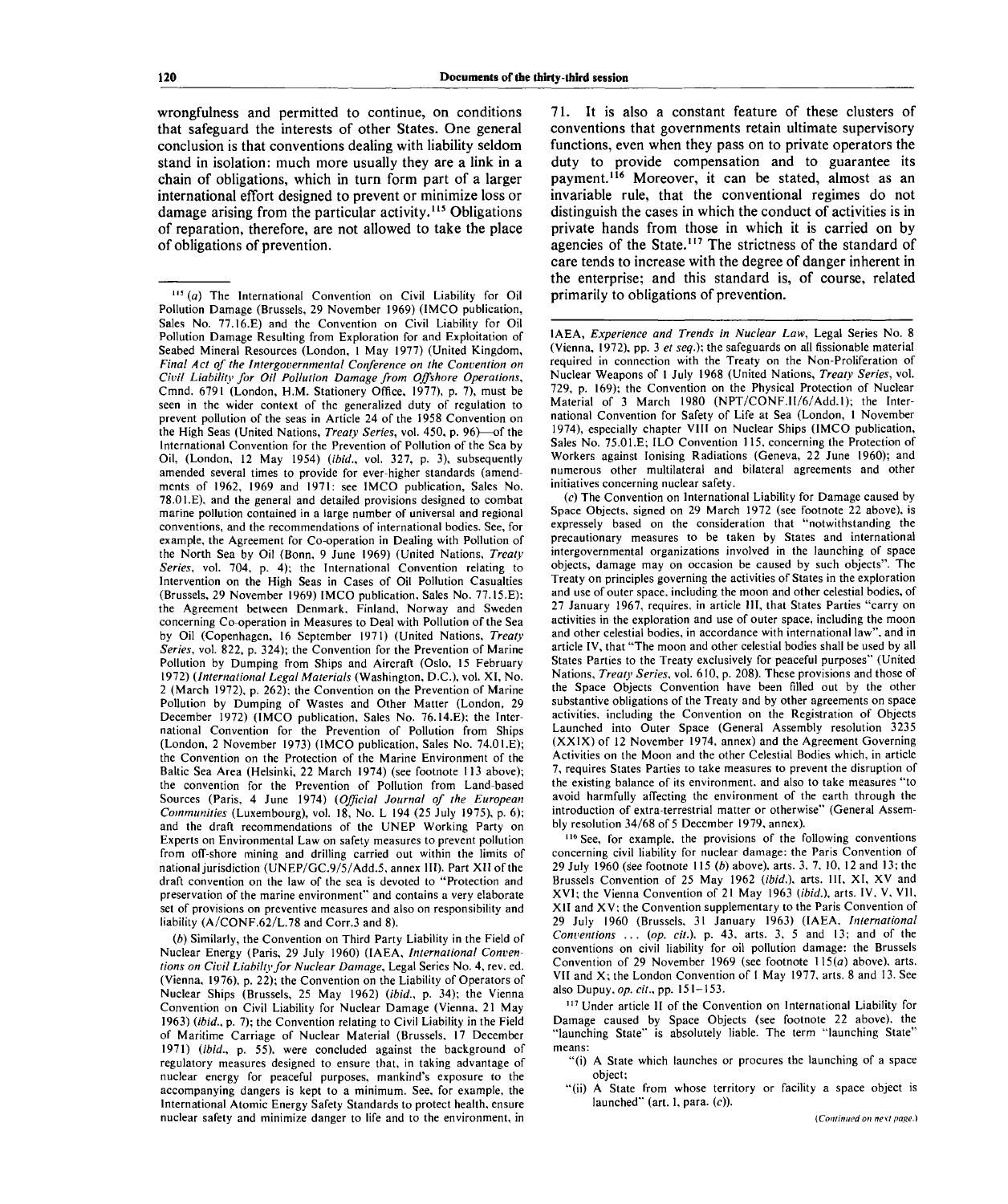72. In short, once an activity which generates or threatens transboundary harm has been made the subject of a regime to which other States affected have agreed, there is little left for rules developed pursuant to the present topic to regulate—except, perhaps, the question of liability for unforeseen accidents, discussed in the next section. However, until such a regime has been established, the same obligation which governs the duties to provide information and to consider representations remains in play. The duty of care, operating as a function of this obligation, requires the State within whose territory or jurisdiction the danger arises to work in good faith for a just solution, taking due account of all the interests involved.

#### **B. Unforeseen accidents**

73. Can the duty of care, placed in the wide perspectives of the preceding paragraph, account also for a customary law obligation to make good losses sustained through unforeseen accidents? It is as well, first, to consider the other hypothesis. If one takes the view that a State's responsibility or liability for transboundary harm is limited to ensuring that legitimate activities are conducted as safely as possible, there is an acknowledged gap that has to be filled in an exceptional way (see paras. 48 and 51 above). As the proliferation of treaty regimes has shown, strict liability does have a part to play; but its admission

#### *"Article VI*

"States Parties to the Treaty shall bear international responsibility for national activities in outer space, including the moon and other celestial bodies, whether such activities are carried on by governmental agencies or by non-governmental entities, and for assuring that national activities are carried out in conformity with the provisions set forth in the present Treaty. The activities of non-governmental entities in outer space, including the moon and other celestial bodies, shall require authorization and continuing supervision by the appropriate State party to the Treaty....

The Paris Convention of 29 July 1960 and the Vienna Convention of 21 May 1963 on Civil Liability for Nuclear Damage (see footnote  $115(b)$  above) each define, in article 1, the term "operator" of a nuclear installation as the person designated by the Contracting Party as the operator of that installation; such an operator may either have a private character or be an agency of the State. The Brussels Convention of 25 May 1962 on the Liability of Operators of Nuclear Ships *(ibid.)* applies to nuclear incidents involving a nuclear ship flying the flag of a Contracting State (art. XIII); the Contracting States are required to waive any immunity which they may otherwise have, but nothing in the Convention shall make warships or other State-owned or Stateoperated ships on non-commercial service liable to arrest, attachment or seizure, or confer jurisdiction in respect of warships on the courts of any foreign State (art. X, para. 3). There is a similar provision as to waiver of immunity in the Brussels Convention of 29 November 1969 on Civil Liability for Oil Pollution Damage (see footnote  $115(a)$ ) the provisions of the Convention do not apply to warships or other ships owned or operated by a State and used, for the time being, only on government non-commercial service (art. XI). Similarly, the London Convention of 1 May 1977 on Civil Liability for Oil Pollution Damage Resulting from Exploration for and Exploitation of Seabed Mineral Resources *(ibid.)* requires State party operators of installations to waive all defences based on their status as a sovereign State (art. 13). The conventions and other instruments designed to prevent nuclear damage conventions and other manuments designed to prevent nuclear damage anu uamag<br>annlication

on sufferance is sometimes justified only because the situation is one in which a failure of care is very difficult to prove.

74. It is submitted that this explanation does not fit the facts. In the case, for example, of damage caused by space objects, the least likely eventuality is a failure of care in launching or control; and, if it did occur, media interest might well ensure that the failure became known. The real reason for strict liability in this case is the opposite one: human skills and knowledge are not yet equal to the task of eliminating all dangers. The *Trail Smelter* award provides a counterpoint. The regime constructed by the tribunal is a fully adequate safeguard; but due diligence on the part of Canada cannot avoid the possibility of the human error of a smelter employee (see paras. 38 and 64 above). In each case, the real question is whether the innocent victim should be left to bear a loss which was known to be "on the cards".

75. The same parallels can be drawn in the cases in which circumstances preclude wrongfulness.<sup>118</sup> In some such cases, there is still an element of choice. If in emergency, an air force pilot crash-lands in a neighbouring country to minimize damage, distress may be pleaded to preclude wrongfulness, but there seems a tendency in State practice to believe that compensation should be paid. If the same air force pilot is misled by faulty navigational equipment to cross an international frontier in ignorance of his true position, there is no element of choice. Fortuitous event may be pleaded to preclude wrongfulness; but again there is perhaps a perceptible tendency in State practice to feel that costs incurred should be repaid. Here the analogy with damage caused by space objects is very close. If it is necessary to deploy military aircraft in poor weather and visibility near an international frontier, the possibility of a stray aircraft is at least as great as the possibility in other circumstances of a stray space object.

76. In terms of the analysis offered in the present report, the law of State responsibility relating to circumstances precluding wrongfulness does for the parties something which in other circumstances they must do for themselves: it pushes away the point of intersection of harm and wrong. The stray military aircraft is saved from engaging wrongfulness by operation of law; and presumably the stray space object would be similarly exonerated. Yet the States concerned in space exploration have thought it right not to rely upon a preclusion of wrongfulness, if an accident should occur. They have instead assumed that the activity should be appraised in terms of its predictable capacity to cause an occasional, unforeseeable accident. One that basis a duty of care is owed, either to provide an insurance scheme, or to act as the insurer.

77. This is not a field in which a consistent State practice can be expected to develop in advance of efforts to develop the law. A government which believes, *de lege ferenda,* that there should in all such cases be full reparation, may yet refuse to act upon such a belief in advance of others—especially if it feels itself to have been

*<sup>(</sup>Footnote 117 continued.)*

The Treaty on principles governing the activities of States in the exploration and use of outer space, including the moon and other celestial bodies (see footnote  $115(c)$  above) provides that:

See para. 51 above and footnote 87.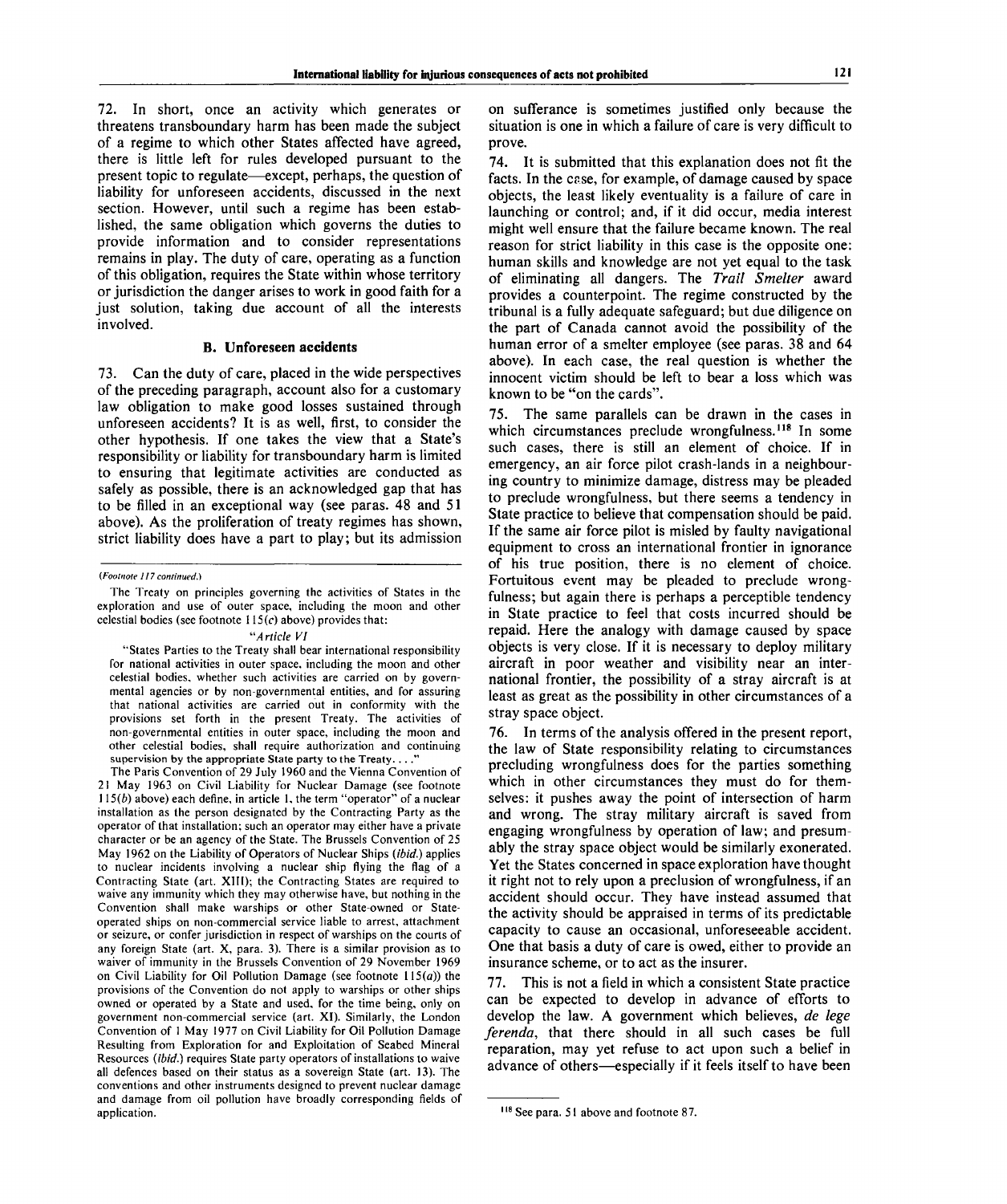the victim of similar situations in the past. And yet, the small indications that caused the Commission to include article 35 in the draft articles on State responsibility, part 1, are corroborated by vestiges of State practice in other cases of unforeseen accident. These stirrings, in the areas furthest removed from the plain case of State responsibility for wrongful acts, are evidence that, in the context of the present topic, "reasonable care" can have the enlarged meaning assigned to it in this chapter. The interests that this topic protects, and the rights that this topic upholds, are equitable interests, and therefore subject to all equities.

### **C. Nature of the topic**

78. At the end of this survey, one must again recall the present state of legal needs and of legal development. Apart from questions affecting the flow of water, there was until the twentieth century little need to strike a balance between a State's freedom within its own borders and its obligation of non-interference within the borders of other States. Similarly, it was not until the present century that pressures upon the oceans and upon other common resources created an imperative need to regulate, in the interests of each State, the resources common to all States. Although that need is most apparent in relation to the growth of science and technology, and its impact upon the physical environment, similar issues may arise in relation to every aspect of human affairs in the present age of interdependence.

79. It is often regretted by lawyers that the community of States still lacks the solidarity to respond to the logic of its crowded and disordered situation. To the extent that the charge is true, the problem is beyond the reach of lawyers, acting alone; for international lawyers are not moralists, and they know no higher law than the collective will of sovereign States. It is, however, the immediate responsibility of lawyers to ensure that their own science assists, and does not obfuscate, the cause of progress. When, for example, the lay representatives of governments feel unable to adopt guidelines that they have commissioned, and find acceptable on economic and social grounds, because they have been conditioned to regard international law as an irrational force which may entrap their governments, it is time for lawyers to set their own house in order.

80. At the root of the present topic there lurks some such danger—a pull between contemporary economic, social and scientific values, on the one hand, and traditional legal values, on the other. On the surface, there has never been such fast progress: treaty regimes multiply and conferences abound. Below the surface, there are uncomfortably wide margins of disagreement about the bases of negotiation. Do we take our stand upon the right of sovereign States not to be exposed to harmful intrusions? Or do we insist upon the right to do, within the territory or jurisdiction of a sovereign State, anything that is not actually forbidden, provided that we cause other States and their nationals no greater injury than was necessary? Or do we develop the means to adjust competing claims in areas that could once be adequately regulated by applying the simple rule of right and wrong?

81. The outline contained in the present report assumes that the balance of interest test has come to stay, and that ways must be found to make it work, within the traditional structure of mandatory rules. States and their nationals need elbow-room in which to exercise their freedom, but they must not by their actions diminish the elbow-room of other States. No one challenges the authority of the great, undifferentiated principle that it is wrongful to cause harm to other States. Nearly everyone agrees that it is not possible to give an absolute value to so broad a principle. It has to be broken down into networks of little rules to accommodate the requirements of specific activities, and to reconcile those activities with the interests of others. And, except to the extent that that final breakdown has been achieved, the building materials are rules, not of prohibition, but of conditional authorization.

82. The topic has, then, a predominantly procedural character. It is at the service of any principle or rule of law so broadly conceived that its application requires margins of appreciation entailing a balancing of interests. The topic is founded in the substantive obligation to develop the law by making existing law work. This is the same obligation that founds the duty to negotiate, which plays so large a part in modern jurisprudence. The development of the topic will not supplant any existing rule of law, or supply any new one; but it will provide a catalyst, so that rules may be crystallized and be made more effective.

83. For this dependence upon other rules, there are two clear reasons. First, by no means all relationships between States are governed by balance of interest tests. Even in the field of the environment, this is true: for example, State practice suggests that a mere balance of economic advantage, and a willingness to furnish compensating benefits, could not justify unilateral action that flooded, or drained water from, the territory of a neighbouring State. Similarly, rules that do embody a balance of interest test may not always give an equal weighting to the different interests involved.

84. Secondly, a mere conflict of interest cannot engage these rules. Where competition is legitimate—as, for example, in high seas fishing—it is not a ground of complaint that other countries' fishermen have harvested most of the crop. But when there is perceived to be a need to regulate competition, and a rule of some generality emerges, the matters dealt with in this topic should assist in articulating and applying that rule.

85. If all transboundary harm were wrongful, there would be no need for this topic. Every activity that caused or threatened such harm would be prohibited, except with the consent of the States whose interest was affected. Conversely, if it were possible to speak of "lawful activities"—in the sense of activities that are permitted, whatever their transboundary consequences—there would still be no need for this topic. The topic is the product of interdependence among States and peoples. They have to regulate their affairs with minimum resort to prohibition, but also without lawlessness. They need rules that persuade compliance because observance will correspond with interest.

86. From the separation of "harm" and "wrong", this topic derives its basic mechanism. Once it has been